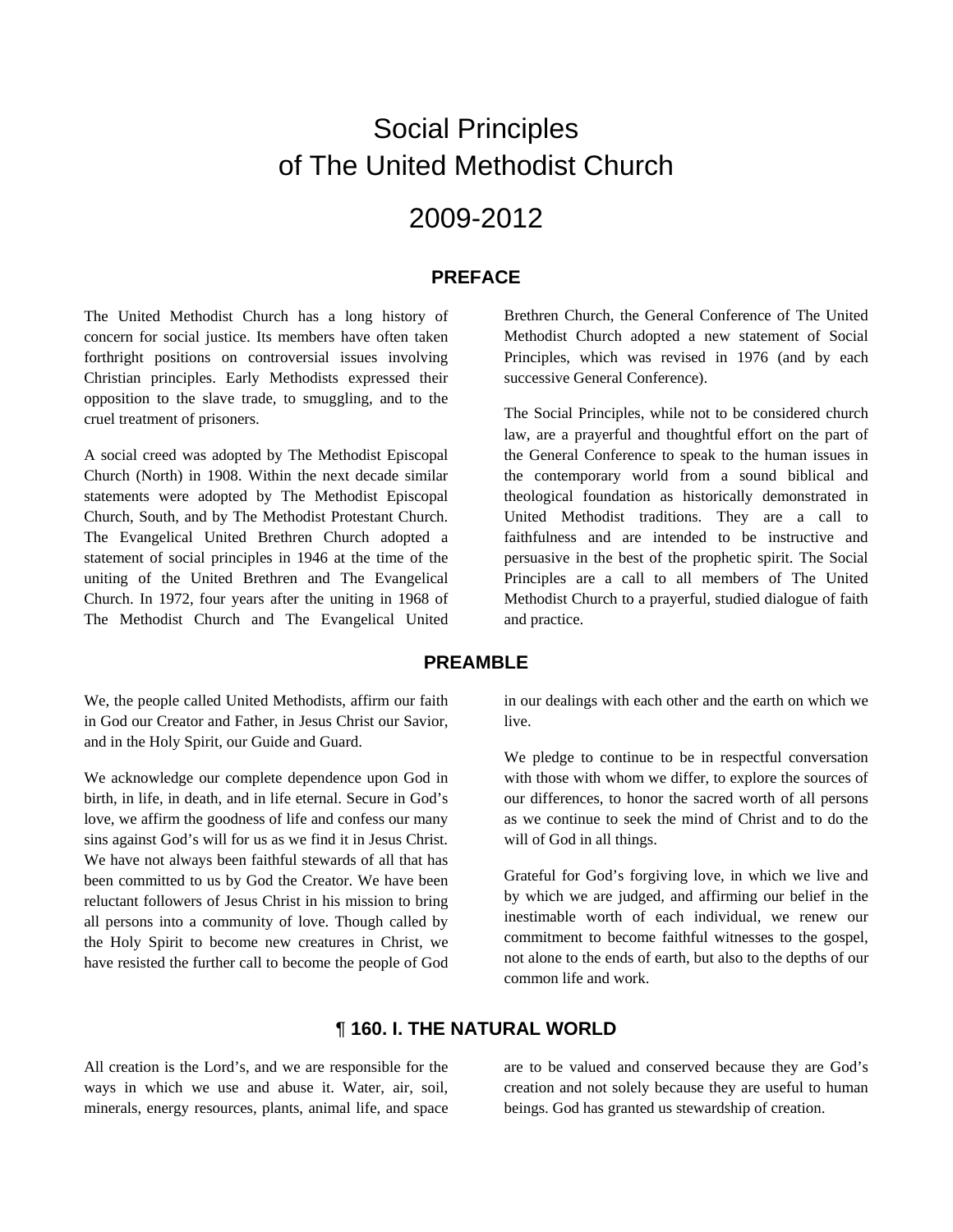We should meet these stewardship duties through acts of loving care and respect. Economic, political, social, and technological developments have increased our human numbers, and lengthened and enriched our lives. However, these developments have led to regional defoliation, dramatic extinction of species, massive human suffering, overpopulation, and misuse and overconsumption of natural and nonrenewable resources, particularly by industrialized societies.

This continued course of action jeopardizes the natural heritage that God has entrusted to all generations. Therefore, let us recognize the responsibility of the church and its members to place a high priority on changes in economic, political, social, and technological lifestyles to support a more ecologically equitable and sustainable world leading to a higher quality of life for all of God's creation.

*A) Water, Air, Soil, Minerals, Plants***—**We support and encourage social policies that serve to reduce and control the creation of industrial byproducts and waste; facilitate the safe processing and disposal of toxic and nuclear waste and move toward the elimination of both; encourage reduction of municipal waste; provide for appropriate recycling and disposal of municipal waste; and assist the cleanup of polluted air, water, and soil. We call for the preservation of old-growth forests and other irreplaceable natural treasures, as well as preservation of endangered plant species. We support measures designed to maintain and restore natural ecosystems. We support policies that develop alternatives to chemicals used for growing, processing, and preserving food, and we strongly urge adequate research into their effects upon God's creation prior to utilization. We urge development of international agreements concerning equitable utilization of the world's resources for human benefit so long as the integrity of the earth is maintained. We are deeply concerned about the privatization of water resources, the bottling of water to be sold as a commodity for profit, and the resources that go into packaging bottled water. We urge all municipalities and other governmental organizations to develop processes for determining sustainability of water resources and to determine the environmental, economic, and social consequences of privatization of water resources prior to the licensing and approval thereof.

*B) Energy Resources Utilization***—**Affirming the inherent value of nonhuman creation, we support and encourage social policies that are directed toward rational and restrained transformation of parts of the nonhuman world into energy for human usage and that deemphasize or eliminate energy-producing technologies that endanger the health, the safety, and even the existence of the present and future human and nonhuman creation. Further, we urge wholehearted support of the conservation of energy and responsible development of all energy resources, with special concern for the development of renewable energy sources, that the goodness of the earth may be affirmed.

*C) Animal Life***—**We support regulations that protect the life and health of animals, including those ensuring the humane treatment of pets and other domestic animals, animals used in research, and the painless slaughtering of meat animals, fish, and fowl. We encourage the preservation of all animal species including those threatened with extinction.

*D) Global Climate Stewardship***—**We acknowledge the global impact of humanity's disregard for God's creation. Rampant industrialization and the corresponding increase in the use of fossil fuels have led to a buildup of pollutants in the earth's atmosphere. These "greenhouse gas" emissions threaten to alter dramatically the earth's climate for generations to come with severe environmental, economic, and social implications. The adverse impacts of global climate change disproportionately affect individuals and nations least responsible for the emissions. We therefore support efforts of all governments to require mandatory reductions in greenhouse gas emissions and call on individuals, congregations, businesses, industries, and communities to reduce their emissions.

*E) Space***—**The universe, known and unknown, is the creation of God and is due the respect we are called to give the earth. We therefore reject any nation's efforts to weaponize space and urge that all nations pursue the peaceful and collaborative development of space technologies and of outer space itself.

*F) Science and Technology***—**We recognize science as a legitimate interpretation of God's natural world. We affirm the validity of the claims of science in describing the natural world and in determining what is scientific. We preclude science from making authoritative claims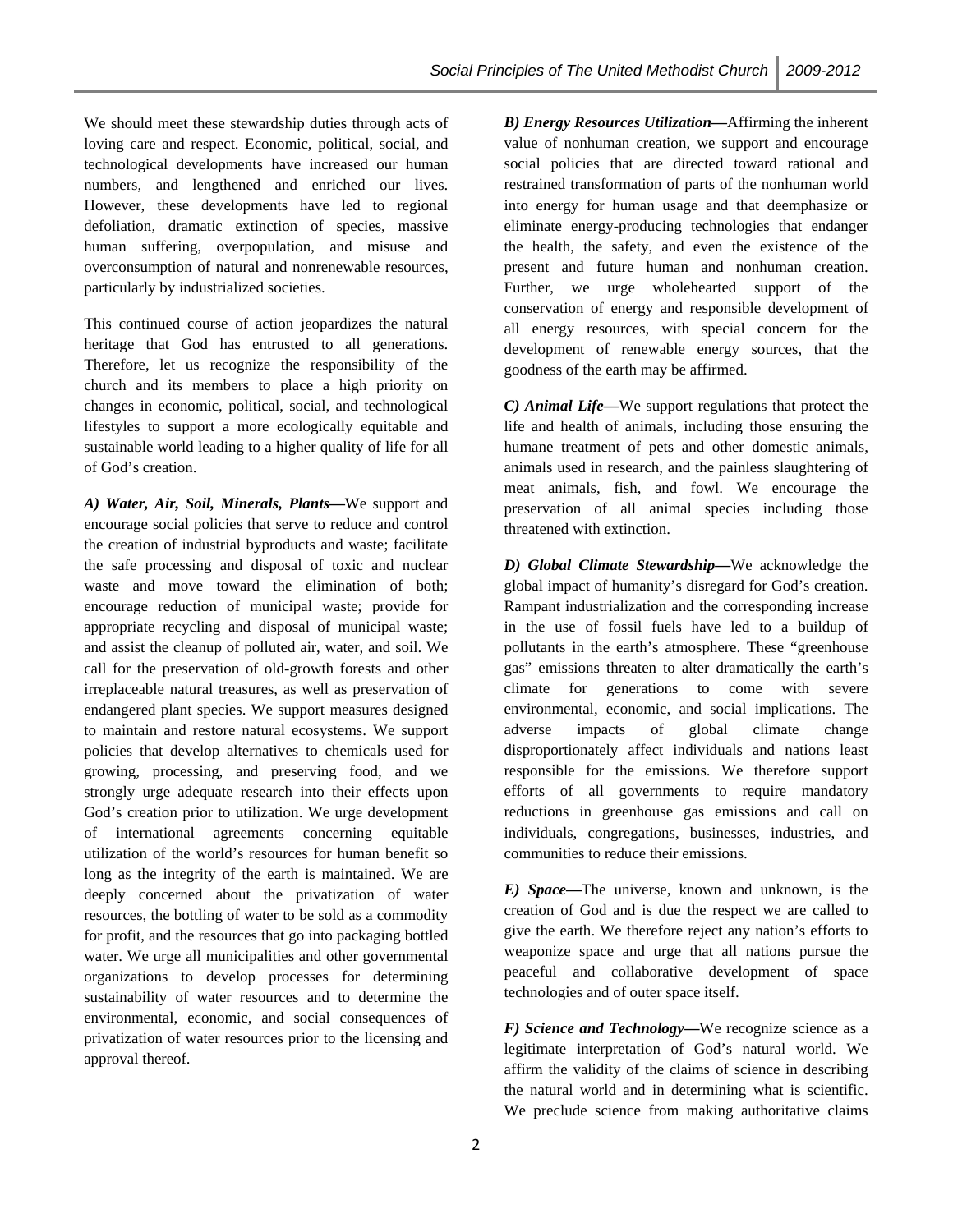about theological issues and theology from making authoritative claims about scientific issues. We find that science's descriptions of cosmological, geological, and biological evolution are not in conflict with theology. We recognize medical, technical, and scientific technologies as legitimate uses of God's natural world when such use enhances human life and enables all of God's children to develop their God-given creative potential without violating our ethical convictions about the relationship of humanity to the natural world. We reexamine our ethical convictions as our understanding of the natural world increases. We find that as science expands human understanding of the natural world, our understanding of the mysteries of God's creation and word are enhanced.

In acknowledging the important roles of science and technology, however, we also believe that theological understandings of human experience are crucial to a full understanding of the place of humanity in the universe. Science and theology are complementary rather than mutually incompatible. We therefore encourage dialogue between the scientific and theological communities and

seek the kind of participation that will enable humanity to sustain life on earth and, by God's grace, increase the quality of our common lives together.

*G) Food Safety***—**We support policies that protect the food supply and that ensure the public's right to know the content of the foods they are eating. We call for rigorous inspections and controls on the biological safety of all foodstuffs intended for human consumption.

We urge independent testing for chemical residues in food, and the removal from the market of foods contaminated with potentially hazardous levels of pesticides, herbicides, or fungicides; drug residues from animal antibiotics, steroids, or hormones; contaminants due to pollution that are carried by air, soil, or water from incinerator plants or other industrial operations. We call for clear labeling of all processed or altered foods, with premarket safety testing required.

We oppose weakening the standards for organic foods. We call for policies that encourage and support a gradual transition to sustainable and organic agriculture.

#### ¶ **161. II. THE NURTURING COMMUNITY**

The community provides the potential for nurturing human beings into the fullness of their humanity. We believe we have a responsibility to innovate, sponsor, and evaluate new forms of community that will encourage development of the fullest potential in individuals. Primary for us is the gospel understanding that all persons are important—because they are human beings created by God and loved through and by Jesus Christ and not because they have merited significance. We therefore support social climates in which human communities are maintained and strengthened for the sake of all persons and their growth. We also encourage all individuals to be sensitive to others by using appropriate language when referring to all persons. Language of a derogatory nature (with regard to race, nationality, ethnic background, gender, sexuality, and physical differences) does not reflect value for one another and contradicts the gospel of Jesus Christ.

*A) The Family***—**We believe the family to be the basic human community through which persons are nurtured and sustained in mutual love, responsibility, respect, and fidelity. We affirm the importance of loving parents for all children. We also understand the family as

encompassing a wider range of options than that of the two-generational unit of parents and children (the nuclear family). We affirm shared responsibility for parenting where there are two parents and encourage social, economic, and religious efforts to maintain and strengthen relationships within families in order that every member may be assisted toward complete personhood.

*B) Marriage*—We affirm the sanctity of the marriage covenant that is expressed in love, mutual support, personal commitment, and shared fidelity between a man and a woman. We believe that God's blessing rests upon such marriage, whether or not there are children of the union. We reject social norms that assume different standards for women than for men in marriage. We support laws in civil society that define marriage as the union of one man and one woman.

*C) Divorce***—**God's plan is for lifelong, faithful marriage. The church must be on the forefront of premarital, marital, and post-marital counseling in order to create and preserve strong marriages. However, when a married couple is estranged beyond reconciliation, even after thoughtful consideration and counsel, divorce is a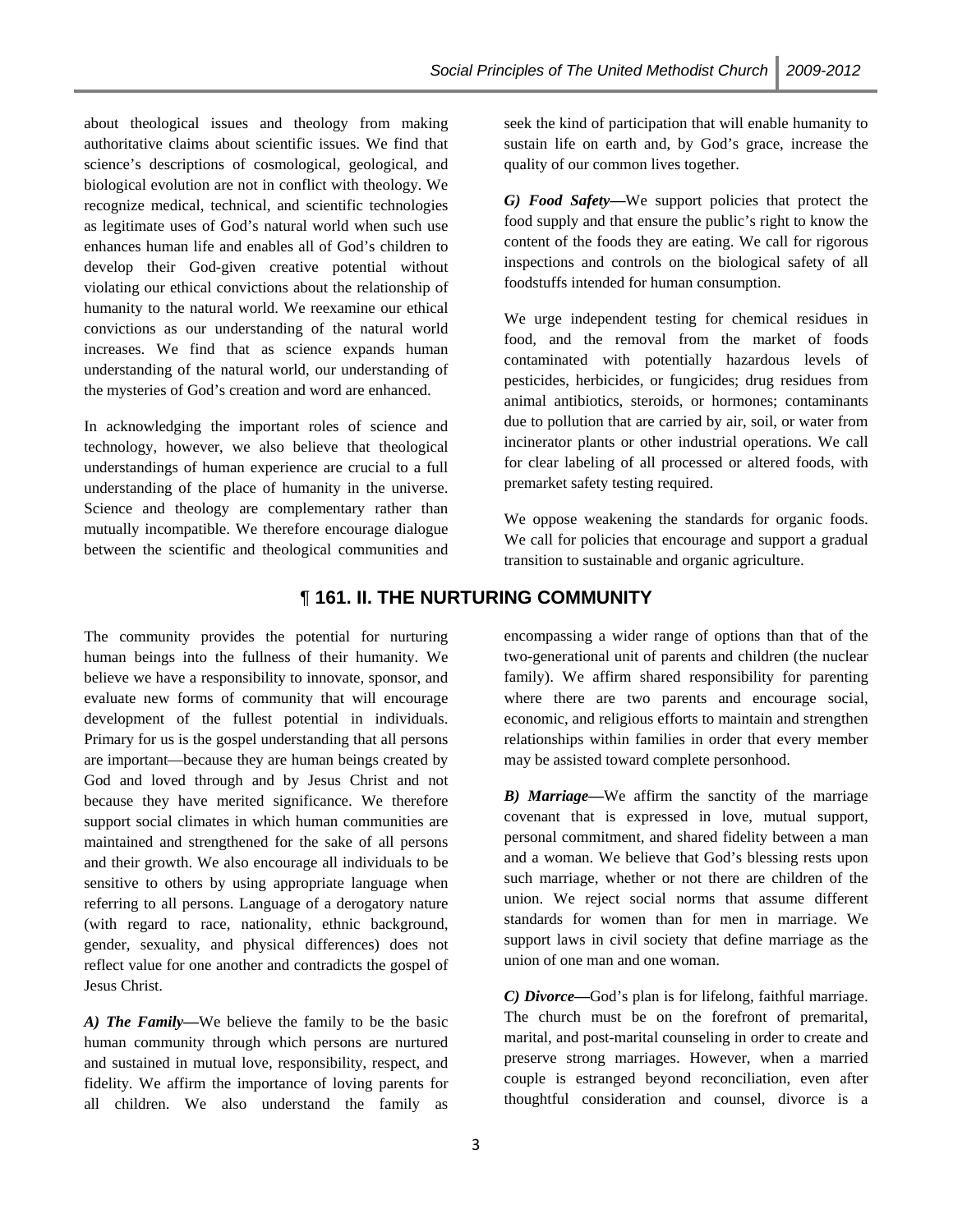regrettable alternative in the midst of brokenness. We grieve over the devastating emotional, spiritual, and economic consequences of divorce for all involved, understanding that women and especially children are disproportionately impacted by such burdens. As the church we are concerned about high divorce rates. It is recommended that methods of mediation be used to minimize the adversarial nature and faultfinding that are often part of our current judicial processes.

Although divorce publicly declares that a marriage no longer exists, other covenantal relationships resulting from the marriage remain, such as the nurture and support of children and extended family ties. We urge respectful negotiations in deciding the custody of minor children and support the consideration of either or both parents for this responsibility in that custody not be reduced to financial support, control, or manipulation and retaliation. The welfare of each child is the most important consideration.

Divorce does not preclude a new marriage. We encourage an intentional commitment of the Church and society to minister compassionately to those in the process of divorce, as well as members of divorced and remarried families, in a community of faith where God's grace is shared by all.

*D) Single Persons***—**We affirm the integrity of single persons, and we reject all social practices that discriminate or social attitudes that are prejudicial against persons because they are single. This also includes single parents, and we recognize the extra responsibilities involved.

*E) Women and Men—*We affirm with Scripture the common humanity of male and female, both having equal worth in the eyes of God. We reject the erroneous notion that one gender is superior to another, that one gender must strive against another, and that members of one gender may receive love, power, and esteem only at the expense of another. We especially reject the idea that God made individuals as incomplete fragments, made whole only in union with another. We call upon women and men alike to share power and control, to learn to give freely and to receive freely, to be complete and to respect the wholeness of others. We seek for every individual opportunities and freedom to love and be loved, to seek and receive justice, and to practice ethical selfdetermination. We understand our gender diversity to be a gift from God, intended to add to the rich variety of

human experience and perspective; and we guard against attitudes and traditions that would use this good gift to leave members of one sex more vulnerable in relationships than members of another.

*F) Human Sexuality***—**We affirm that sexuality is God's good gift to all persons. We call everyone to responsible stewardship of this sacred gift.

Although all persons are sexual beings whether or not they are married, sexual relations are affirmed only with the covenant of monogamous, heterosexual marriage.

We deplore all forms of the commercialization, abuse, and exploitation of sex. We call for strict global enforcement of laws prohibiting the sexual exploitation of children and for adequate protection, guidance, and counseling for abused children. All persons, regardless of age, gender, marital status, or sexual orientation, are entitled to have their human and civil rights ensured and to be protected against violence. The Church should support the family in providing age-appropriate education regarding sexuality to children, youth, and adults.

We affirm that all persons are individuals of sacred worth, created in the image of God. All persons need the ministry of the Church in their struggles for human fulfillment, as well as the spiritual and emotional care of a fellowship that enables reconciling relationships with God, with others, and with self. The United Methodist Church does not condone the practice of homosexuality and consider this practice incompatible with Christian teaching. We affirm that God's grace is available to all. We will seek to live together in Christian community, welcoming, forgiving, and loving one another, as Christ has loved and accepted us. We implore families and churches not to reject or condemn lesbian and gay members and friends. We commit ourselves to be in ministry for and with all persons. (See Judicial Council Decision 702.)

*G) Family Violence and Abuse***—**We recognize that family violence and abuse in all its forms—verbal, psychological, physical, sexual—is detrimental to the covenant of the human community. We encourage the Church to provide a safe environment, counsel, and support for the victim. While we deplore the actions of the abuser, we affirm that person to be in need of God's redeeming love.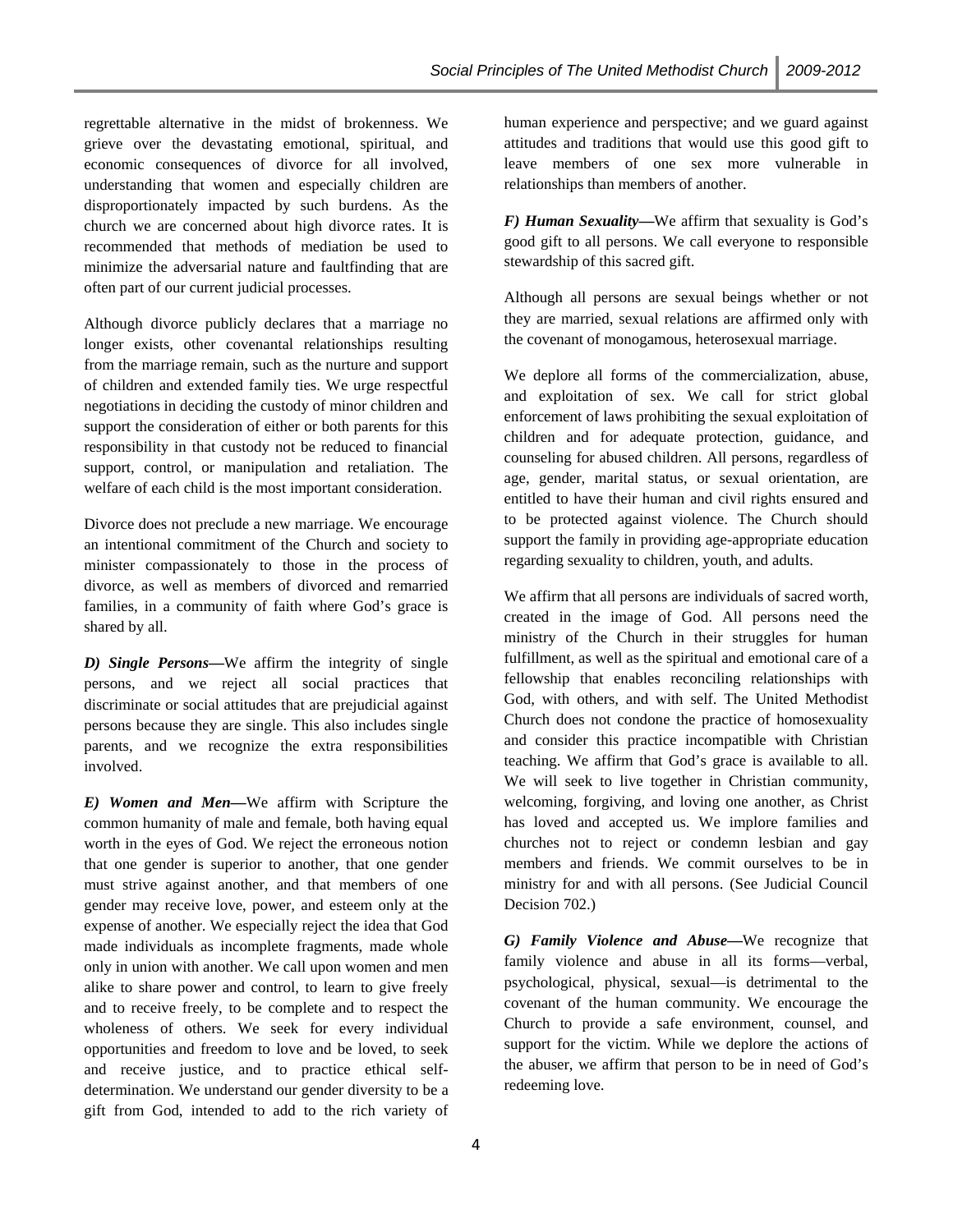*H) Sexual Abuse***—**Violent, disrespectful, or abusive sexual expressions do not confirm sexuality as God's good gift. We reject all sexual expressions that damage the humanity God has given us as birthright, and we affirm only that sexual expression that enhances that same humanity. We believe that sexual relations where one or both partners are exploitative, abusive, or promiscuous are beyond the parameters of acceptable Christian behavior and are ultimately destructive to individuals, families, and the social order. We deplore all forms of the commercialization and exploitation of sex, with their consequent cheapening and degradation of human personality. To lose freedom and be sold by someone else for sexual purposes is a form of slavery, and we denounce such business and support the abused and their right to freedom.

We call for strict global enforcement of laws prohibiting the sexual exploitation or use of children by adults and encourage efforts to hold perpetrators legally and financially responsible. We call for the establishment of adequate protective services, guidance, and counseling opportunities for children thus abused.

*I) Sexual Harassment***—**We believe human sexuality is God's good gift. One abuse of this good gift is sexual harassment. We define sexual harassment as any unwanted sexual comment, advance, or demand, either verbal or physical, that is reasonably perceived by the recipient as demeaning, intimidating, or coercive. Sexual harassment must be understood as an exploitation of a power relationship rather than as an exclusively sexual issue. Sexual harassment includes, but is not limited to, the creation of a hostile or abusive working environment resulting from discrimination on the basis of gender.

Contrary to the nurturing community, sexual harassment creates improper, coercive, and abusive conditions wherever it occurs in society. Sexual harassment undermines the social goal of equal opportunity and the climate of mutual respect between men and women. Unwanted sexual attention is wrong and discriminatory.

Sexual harassment interferes with the moral mission of the Church.

*J) Abortion***—**The beginning of life and the ending of life are the God-given boundaries of human existence. While individuals have always had some degree of control over when they would die, they now have the awesome power to determine when and even whether new individuals will be born. Our belief in the sanctity of unborn human life makes us reluctant to approve abortion.

But we are equally bound to respect the sacredness of the life and well-being of the mother and the unborn child.

We recognize tragic conflicts of life with life that may justify abortion, and in such cases we support the legal option of abortion under proper medical procedures. We support parental, guardian, or other responsible adult notification and consent before abortions can be performed on girls who have not yet reached the age of legal adulthood. We cannot affirm abortion as an acceptable means of birth control, and we unconditionally reject it as a means of gender selection.

We oppose the use of late-term abortion known as dilation and extraction (partial-birth abortion) and call for the end of this practice except when the physical life of the mother is in danger and no other medical procedure is available, or in the case of severe fetal anomalies incompatible with life. Before providing their services, abortion providers should be required to offer women the option of anesthesia.

We call all Christians to a searching and prayerful inquiry into the sorts of conditions that may cause them to consider abortion.

The Church shall offer ministries to reduce unintended pregnancies.

We commit our Church to continue to provide nurturing ministries to those who terminate a pregnancy, to those in the midst of a crisis pregnancy, and to those who give birth.

We particularly encourage the Church, the government, and social service agencies to support and facilitate the option of adoption. (See ¶ 161.L.) We affirm and encourage the Church to assist the ministry of crisis pregnancy centers and pregnancy resource centers that compassionately help women find feasible alternatives to abortion.

Governmental laws and regulations do not provide all the guidance required by the informed Christian conscience. Therefore, a decision concerning abortion should be made only after thoughtful and prayerful consideration by the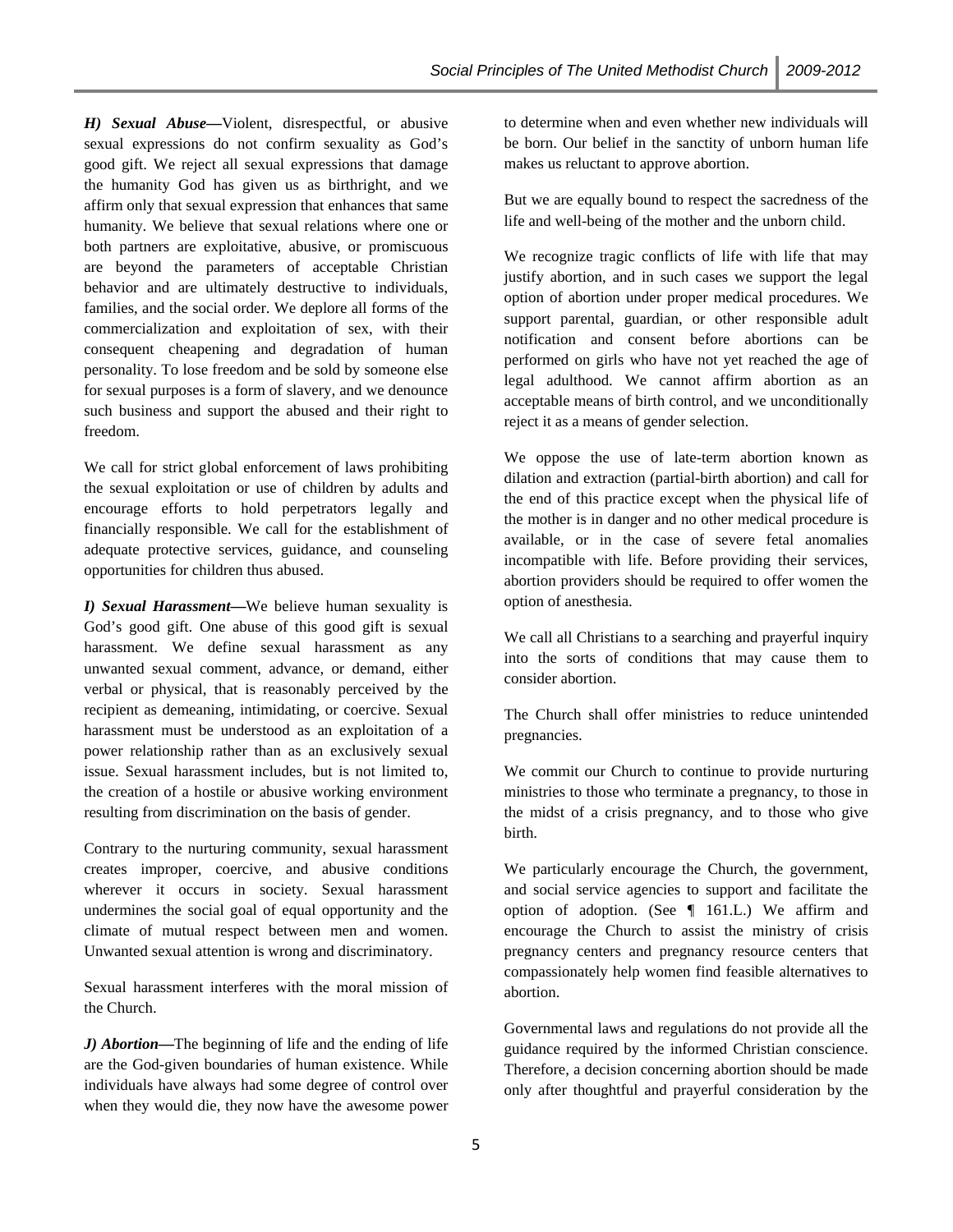parties involved, with medical, family, pastoral, and other appropriate counsel.

*K) Ministry to Those Who Have Experienced an Abortion***—**We urge local pastors to become informed about the symptoms and behaviors associated with postabortion stress. We further encourage local churches to make available contact information for counseling agencies that offer programs to address post-abortion stress for all seeking help.

*L) Adoption***—**Children are a gift from God to be welcomed and received. We recognize that some circumstances of birth make the rearing of a child difficult. We affirm and support the birth parent(s) whose choice it is to allow the child to be adopted. We recognize the agony, strength, and courage of the birth parent(s) who choose(s) in hope, love, and prayer to offer the child for adoption. In addition, we also recognize the anxiety, strength, and courage of those who choose in hope, love, and prayer to be able to care for a child. We affirm and support the adoptive parent(s)' desire to rear an adopted child as they would a biological child. When circumstances warrant adoption, we support the use of proper legal procedures. When appropriate and possible, we encourage open adoption so that a child may know all information and people related to them, both medically and relationally. We support and encourage greater awareness and education to promote adoption of a wide variety of children through foster care, international adoption, and domestic adoption. We commend the birth parent(s), the receiving parent(s), and the child to the care of the Church, that grief might be shared, joy might be celebrated, and the child might be nurtured in a community of Christian love.

*M) Faithful Care for Dying Persons***—**While we applaud medical science for efforts to prevent disease and illness and for advances in treatment that extend the meaningful life of human beings, we recognize that every mortal life will ultimately end in death. Death is never a sign that God has abandoned us, no matter what the circumstances of the death might be. As Christians we must always be prepared to surrender the gift of mortal life and claim the gift of eternal life through the death and resurrection of Jesus Christ. Care for dying persons is part of our stewardship of the divine gift of life when cure is no longer possible. We encourage the use of medical technologies to provide palliative care at the end of life

when life-sustaining treatments no longer support the goals of life, and when they have reached their limits. There is no moral or religious obligation to use these when they impose undue burdens or only extend the process of dying. Dying persons and their families are free to discontinue treatments when they cease to be of benefit to the patient.

We recognize the agonizing personal and moral decisions faced by the dying, their physicians, their families, their friends and their faith community. We urge that decisions faced by the dying be made with thoughtful and prayerful consideration by the parties involved, with medical, pastoral, and other appropriate counsel. We further urge that all persons discuss with their families, their physicians and their pastoral counselors, their wishes for care at the end of life and provide advance directives for such care when they are not able to make these decisions for themselves. Even when one accepts the inevitability of death, the church and society must continue to provide faithful care, including pain relief, companionship, support, and spiritual nurture for the dying person in the hard work of preparing for death. We encourage and support the concept of hospice care whenever possible at the end of life. Faithful care does not end at death but continues during bereavement as we care for grieving families. We reject euthanasia and any pressure upon the dying to end their lives.

God has continued love and purpose for all persons, regardless of health. We affirm laws and policies that protect the rights and dignity of the dying.

*N) Suicide***—**We believe that suicide is not the way a human life should end. Often suicide is the result of untreated depression, or untreated pain and suffering. The church has an obligation to see that all persons have access to needed pastoral and medical care and therapy in those circumstances that lead to loss of self-worth**,**  suicidal despair, and/or the desire to seek physicianassisted suicide. We encourage the church to provide education to address the biblical, theological, social, and ethical issues related to death and dying, including suicide. United Methodist theological seminary courses should also focus on issues of death and dying, including suicide.

A Christian perspective on suicide begins with an affirmation of faith that nothing, including suicide, separates us from the love of God (Romans 8:38-39).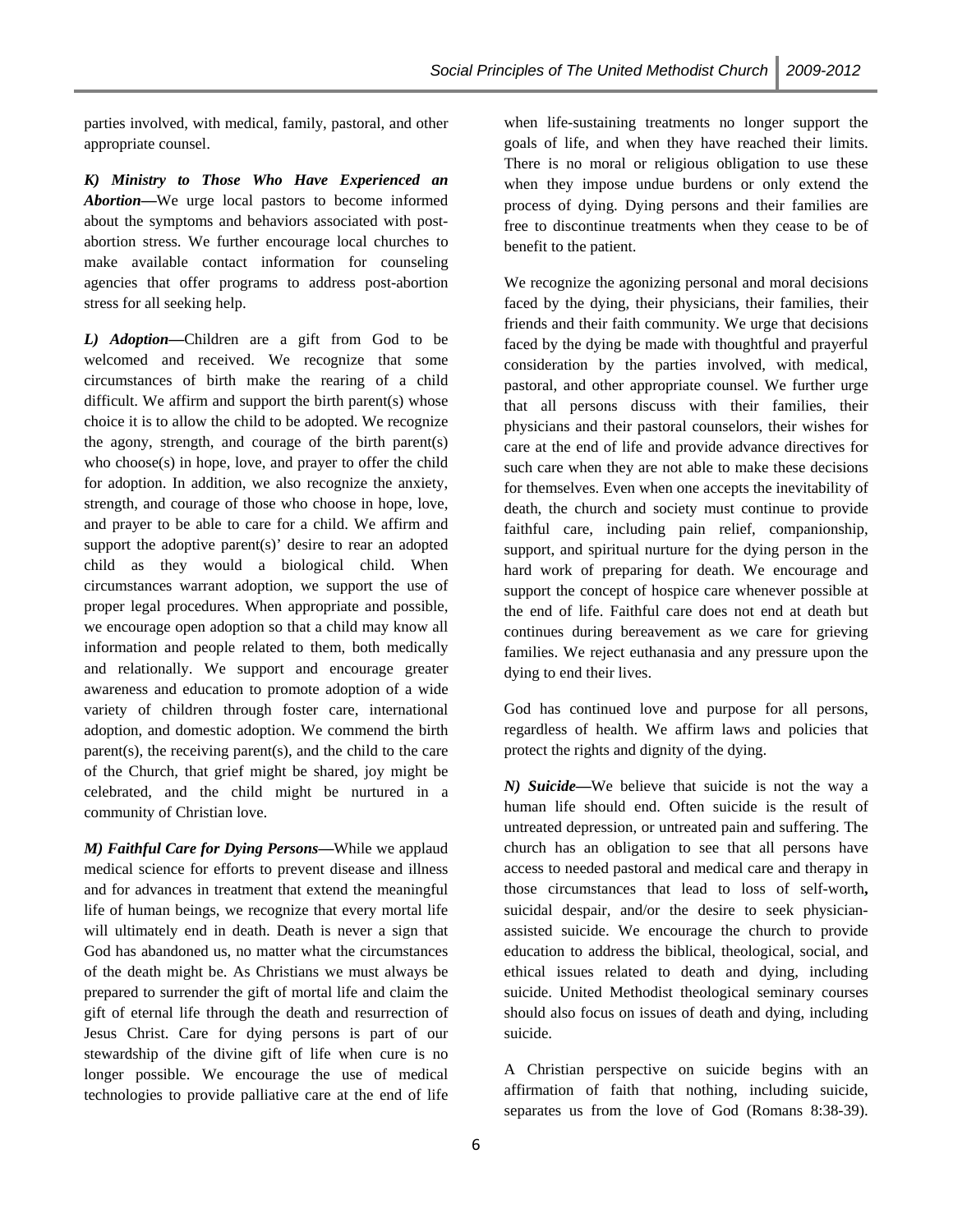Therefore, we deplore the condemnation of people who complete suicide, and we consider unjust the stigma that so often falls on surviving family and friends.

We encourage pastors and faith communities to address this issue through preaching and teaching. We urge

¶ **162. III. THE SOCIAL COMMUNITY** 

The rights and privileges a society bestows upon or withholds from those who comprise it indicate the relative esteem in which that society holds particular persons and groups of persons. We affirm all persons as equally valuable in the sight of God. We therefore work toward societies in which each person's value is recognized, maintained, and strengthened. We support the basic rights of all persons to equal access to housing, education, communication, employment, medical care, legal redress for grievances, and physical protection.

We deplore acts of hate or violence against groups or persons based on race, ethnicity, gender, sexual orientation, religious affiliation, or economic status. Our respect for the inherent dignity of all persons leads us to call for the recognition, protection, and implementation of the principles of *The Universal Declaration of Human Rights* so that communities and individuals may claim and enjoy their universal, indivisible, and inalienable rights.

*A) Rights of Racial and Ethnic Persons—*Racism is the combination of the power to dominate by one race over other races and a value system that assumes that the dominant race is innately superior to the others. Racism includes both personal and institutional racism.

Personal racism is manifested through the individual expressions, attitudes, and/or behaviors that accept the assumptions of a racist value system and that maintain the benefits of this system. Institutional racism is the established social pattern that supports implicitly or explicitly the racist value system. Racism plagues and cripples our growth in Christ, inasmuch as it is antithetical to the gospel itself.

White people are unfairly granted privileges and benefits that are denied to persons of color. Racism breeds racial discrimination. We define racial discrimination as the disparate treatment and lack of full access to resources and opportunities in the church and in society based on race or ethnicity. Therefore, we recognize racism as sin pastors and faith communities to provide pastoral care to those at risk, survivors, and their families, and to those families who have lost loved ones to suicide, seeking always to remove the oppressive stigma around suicide.

The Church opposes assisted suicide and euthanasia.

and affirm the ultimate and temporal worth of all persons. We rejoice in the gifts that particular ethnic histories and cultures bring to our total life. We commend and encourage the self-awareness of all racial and ethnic groups and oppressed people that leads them to demand their just and equal rights as members of society. We assert the obligation of society and groups within the society to implement compensatory programs that redress long-standing, systemic social deprivation of racial and ethnic people. We further assert the right of members of racial and ethnic groups to equal opportunities in employment and promotion; to education and training of the highest quality; to nondiscrimination in voting, in access to public accommodations, and in housing purchase or rental; to credit, financial loans, venture capital, and insurance policies; and to positions of leadership and power in all elements of our life together. We support affirmative action as one method of addressing the inequalities and discriminatory practices within our Church and society.

*B) Rights of Religious Minorities***—**Religious persecution has been common in the history of civilization. We urge policies and practices that ensure the right of every religious group to exercise its faith free from legal, political, or economic restrictions. We condemn all overt and covert forms of religious intolerance, being especially sensitive to their expression in media stereotyping. We assert the right of all religions and their adherents to freedom from legal, economic, and social discrimination.

*C) Rights of Children***—**Once considered the property of their parents, children are now acknowledged to be full human beings in their own right, but beings to whom adults and society in general have special obligations. Thus, we support the development of school systems and innovative methods of education designed to assist every child toward complete fulfillment as an individual person of worth.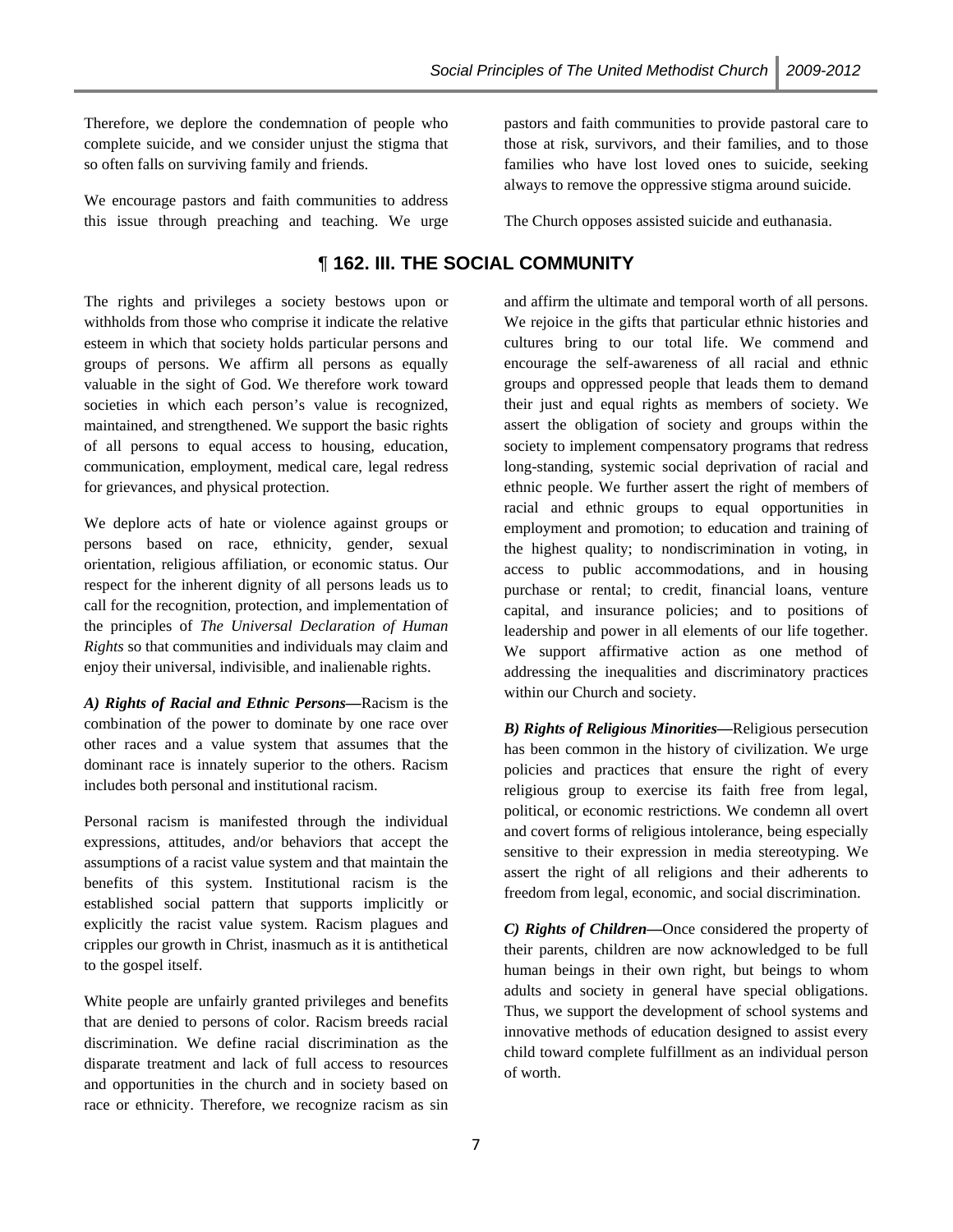All children have the right to quality education, including full sex education appropriate to their stage of development that utilizes the best educational techniques and insights. Christian parents and guardians and the Church have the responsibility to ensure that children receive sex education consistent with Christian morality, including faithfulness in marriage and abstinence in singleness. Moreover, children have the rights to food, shelter, clothing, health care, and emotional well-being as do adults, and these rights we affirm as theirs regardless of actions or inactions of their parents or guardians.

In particular, children must be protected from economic, physical, emotional, and sexual exploitation and abuse.

*D) Rights of Young People***—**Our society is characterized by a large population of young people who frequently find full participation in society difficult. Therefore, we urge development of policies that encourage inclusion of young people in decision-making processes and that eliminate discrimination and exploitation. Creative and appropriate employment opportunities should be legally and socially available for young people.

*E) Rights of the Aging***—**In a society that places primary emphasis upon youth, those growing old in years are frequently isolated from the mainstream of social existence. We support social policies that integrate the aging into the life of the total community, including sufficient incomes, increased and nondiscriminatory employment opportunities, educational and service opportunities, and adequate medical care and housing within existing communities. We urge social policies and programs, with emphasis on the unique concerns of older women and ethnic persons, that ensure to the aging the respect and dignity that is their right as senior members of the human community. Further, we urge increased consideration for adequate pension systems by employers, with provisions for the surviving spouse.

*F)* Rights of Women—We affirm women and men to be equal in every aspect of their common life. We therefore urge that every effort be made to eliminate sex-role stereotypes in activity and portrayal of family life and in all aspects of voluntary and compensatory participation in the Church and society. We affirm the right of women to equal treatment in employment, responsibility, promotion, and compensation.

We affirm the importance of women in decision-making positions at all levels of Church and society and urge such bodies to guarantee their presence through policies of employment and recruitment.

We support affirmative action as one method of addressing the inequalities and discriminatory practices within our Church and society.

We urge employers of persons in dual career families, both in the Church and society, to apply proper consideration of both parties when relocation is considered. We affirm the right of women to live free from violence and abuse and urge governments to enact policies that protect women against all forms of violence and discrimination in any sector of society.

*G) Rights of Men***—**Because we affirm women and men to be equal in every aspect of their common life, we also affirm the rights of men.

We affirm equal opportunities in employment, responsibility, and promotion. Men should not be ignored or lose opportunities or influence because they are men.

We recognize that men's role in raising children is in equal importance to women's and call for equal rights as women in opportunities for parental leave. When parents divorce, men often have less contact with their children. We call for equal access to child-custody, but emphasize that the best interest of the child always is the most important.

*H) Rights of Immigrants***—**We recognize, embrace, and affirm all persons, regardless of country of origin, as members of the family of God. We affirm the right of all persons to equal opportunities for employment, access to housing, health care, education, and freedom from social discrimination. We urge the Church and society to recognize the gifts, contributions, and struggles of those who are immigrants and to advocate for justice for all.

*I) Rights of Persons with Disabilities***—**We recognize and affirm the full humanity and personhood of all individuals with mental, physical, developmental, neurological, and psychological conditions or disabilities as full members of the family of God. We also affirm their rightful place in both the church and society. We affirm the responsibility of the Church and society to be in ministry with children, youth, and adults with mental, physical, developmental,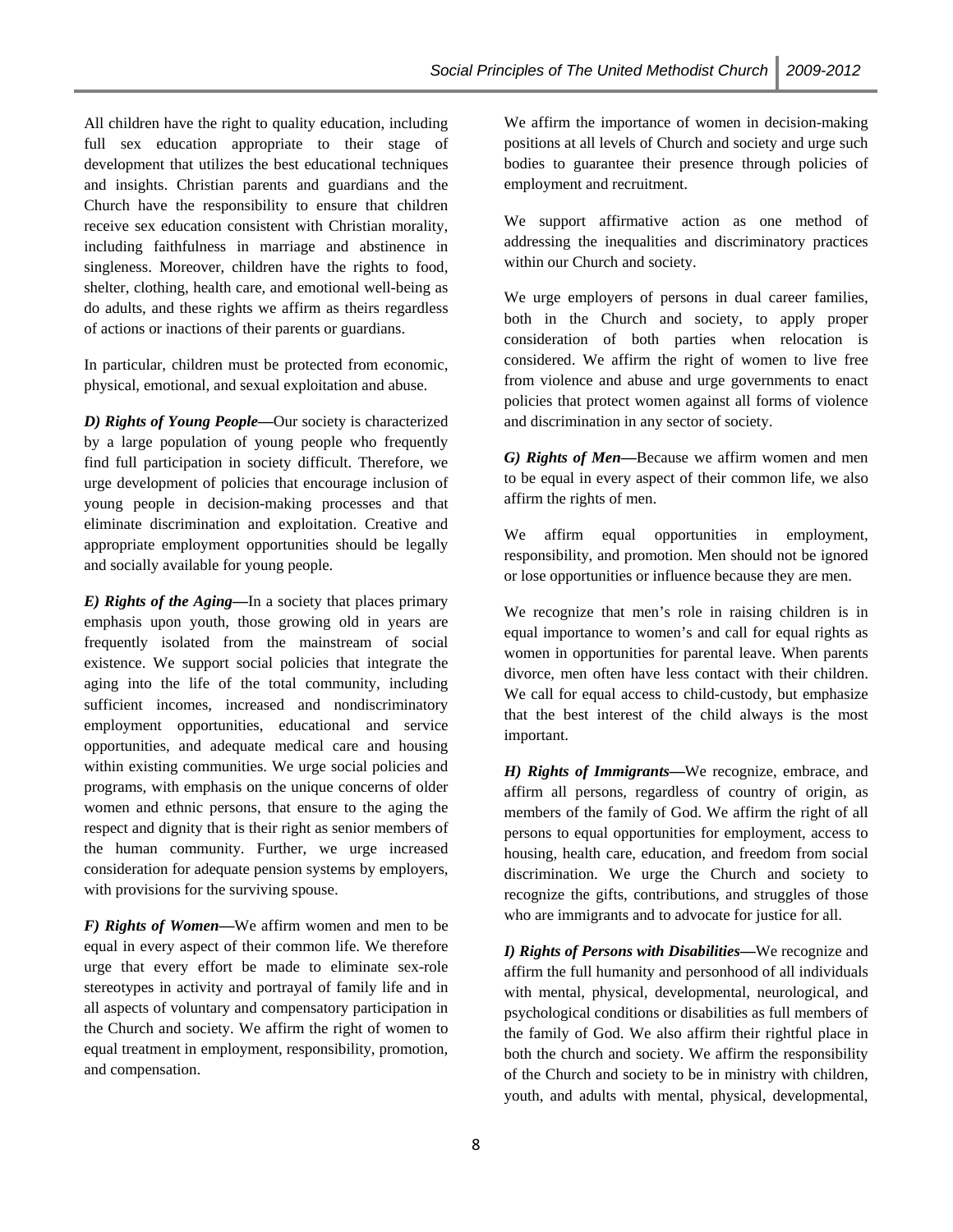and/or psychological and neurological conditions or disabilities whose particular needs in the areas of mobility, communication, intellectual comprehension, or personal relationships might make more challenging their participation or that of their families in the life of the Church and the community. We urge the Church and society to recognize and receive the gifts of persons with disabilities to enable them to be full participants in the community of faith. We call the Church and society to be sensitive to, and advocate for, programs of rehabilitation, services, employment, education, appropriate housing, and transportation. We call on the Church and society to protect the civil rights of persons with all types and kinds of disabilities.

*J) Equal Rights Regardless of Sexual Orientation***—** Certain basic human rights and civil liberties are due all persons. We are committed to supporting those rights and liberties for all persons, regardless of sexual orientation. We see a clear issue of simple justice in protecting the rightful claims where people have shared material resources, pensions, guardian relationships, mutual powers of attorney, and other such lawful claims typically attendant to contractual relationships that involve shared contributions, responsibilities, and liabilities, and equal protection before the law. Moreover, we support efforts to stop violence and other forms of coercion against all persons, regardless of sexual orientation.

*K) Population***—**Since the growing worldwide population is increasingly straining the world's supply of food, minerals, and water and sharpening international tensions, the reduction of the rate of consumption of resources by the affluent and the reduction of current world population growth rates have become imperative. People have the duty to consider the impact on the total world community of their decisions regarding childbearing and should have access to information and appropriate means to limit their fertility, including voluntary sterilization. We affirm that programs to achieve a stabilized population should be placed in a context of total economic and social development, including an equitable use and control of resources; improvement in the status of women in all cultures; a human level of economic security, health care, and literacy for all. We oppose any policy of forced abortion or forced sterilization.

*L) Alcohol and Other Drugs***—**We affirm our longstanding support of abstinence from alcohol as a faithful

witness to God's liberating and redeeming love for persons. We support abstinence from the use of any illegal drugs. Since the use of illegal drugs, as well as illegal and problematic use of alcohol, is a major factor in crime, disease, death, and family dysfunction, we support educational programs as well as other prevention strategies encouraging abstinence from illegal drug use and, with regard to those who choose to consume alcoholic beverages, judicious use with deliberate and intentional restraint, with Scripture as a guide.

Millions of living human beings are testimony to the beneficial consequences of therapeutic drug use, and millions of others are testimony to the detrimental consequences of drug misuse. We encourage wise policies relating to the availability of potentially beneficial or potentially damaging prescription and over-the-counter drugs; we urge that complete information about their use and misuse be readily available to both doctor and patient. We support the strict administration of laws regulating the sale and distribution of alcohol and controlled substances. We support regulations that protect society from users of drugs of any kind, including alcohol, where it can be shown that a clear and present social danger exists. Drugdependent persons and their family members, including those who are assessed or diagnosed as dependent on alcohol, are individuals of infinite human worth deserving of treatment, rehabilitation, and ongoing life-changing recovery. Misuse or abuse may also require intervention, in order to prevent progression into dependence. Because of the frequent interrelationship between alcohol abuse and mental illness, we call upon legislators and health care providers to make available appropriate mental illness treatment and rehabilitation for drug-dependent persons. We commit ourselves to assisting those who suffer from abuse or dependence, and their families, in finding freedom through Jesus Christ and in finding good opportunities for treatment, for ongoing counseling, and for reintegration into society.

*M) Tobacco***—**We affirm our historic tradition of high standards of personal discipline and social responsibility. In light of the overwhelming evidence that tobacco smoking and the use of smokeless tobacco are hazardous to the health of persons of all ages, we recommend total abstinence from the use of tobacco. We urge that our educational and communication resources be utilized to support and encourage such abstinence. Further, we recognize the harmful effects of passive smoke and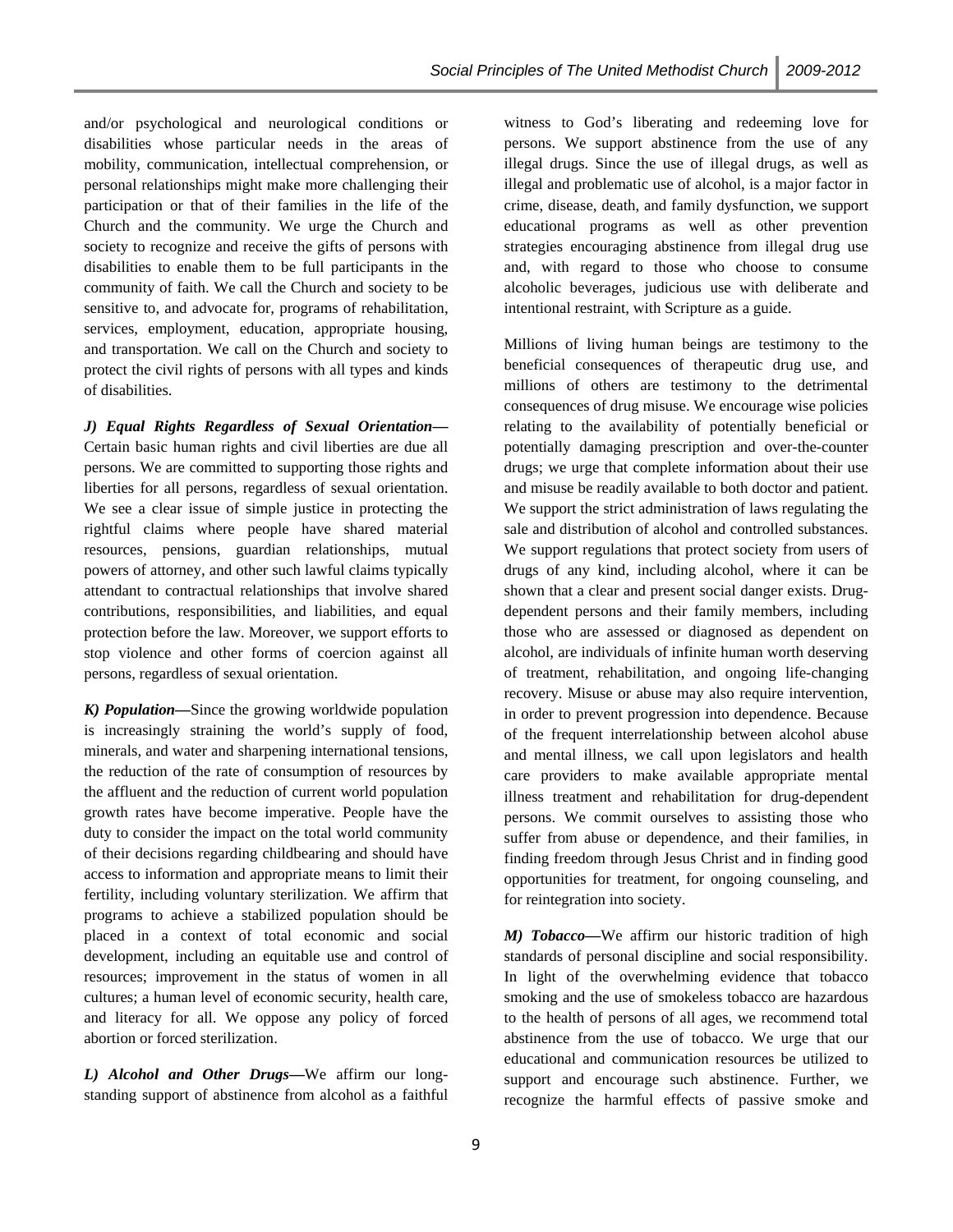support the restriction of smoking in public areas and workplaces.

*N) Medical Experimentation***—**Physical and mental health has been greatly enhanced through discoveries by medical science. It is imperative, however, that governments and the medical profession carefully enforce the requirements of the prevailing medical research standard, maintaining rigid controls in testing new technologies and drugs utilizing human beings. The standard requires that those engaged in research shall use human beings as research subjects only after obtaining full, rational, and uncoerced consent.

*O) Genetic Technology***—**The responsibility of humankind to God's creation challenges us to deal carefully with the possibilities of genetic research and technology. We welcome the use of genetic technology for meeting fundamental human needs for health, a safe environment, and an adequate food supply. We oppose the cloning of humans and the genetic manipulation of the gender of an unborn child**.** 

Because of the effects of genetic technologies on all life, we call for effective guidelines and public accountability to safeguard against any action that might lead to abuse of these technologies, including political or military ends. We recognize that cautious, well-intended use of genetic technologies may sometimes lead to unanticipated harmful consequences.

Human gene therapies that produce changes that cannot be passed to offspring (somatic therapy) should be limited to the alleviation of suffering caused by disease. Genetic therapies for eugenic choices or that produce waste embryos are deplored. Genetic data of individuals and their families should be kept secret and held in strict confidence unless confidentiality is waived by the individual or by his or her family, or unless the collection and use of genetic identification data is supported by an appropriate court order.

Because its long-term effects are uncertain, we oppose genetic therapy that results in changes that can be passed to offspring (germ-line therapy).

*P) Rural Life***—**We support the right of persons and families to live and prosper as farmers, farm workers, merchants, professionals, and others outside of the cities and metropolitan centers. We believe our culture is

impoverished and our people deprived of a meaningful way of life when rural and small-town living becomes difficult or impossible. We recognize that the improvement of this way of life may sometimes necessitate the use of some lands for nonagricultural purposes. We oppose the indiscriminate diversion of agricultural land for nonagricultural uses when nonagricultural land is available.

Further, we encourage the preservation of appropriate lands for agriculture and open space uses through thoughtful land use programs.

We support governmental and private programs designed to benefit the resident farmer rather than the factory farm and programs that encourage industry to locate in nonurban areas.

We further recognize that increased mobility and technology have brought a mixture of people, religions, and philosophies to rural communities that were once homogeneous. While often this is seen as a threat to or loss of community life, we understand it as an opportunity to uphold the biblical call to community for all persons. Therefore, we encourage rural communities and individuals to maintain a strong connection to the earth and to be open to: offering mutual belonging, caring, healing, and growth; sharing and celebrating cooperative leadership and diverse gifts; supporting mutual trust; and affirming individuals as unique persons of worth, and thus to practice shalom.

*Q) Sustainable Agriculture***—**A prerequisite for meeting the nutritional needs of the world's population is an agricultural system that uses sustainable methods, respects ecosystems, and promotes a livelihood for people that work the land.

We support a sustainable agricultural system that will maintain and support the natural fertility of agricultural soil, promote the diversity of flora and fauna, and adapt to regional conditions and structures—a system where agricultural animals are treated humanely and where their living conditions are as close to natural systems as possible. We aspire to an effective agricultural system where plant, livestock, and poultry production maintains the natural ecological cycles, conserves energy, and reduces chemical input to a minimum.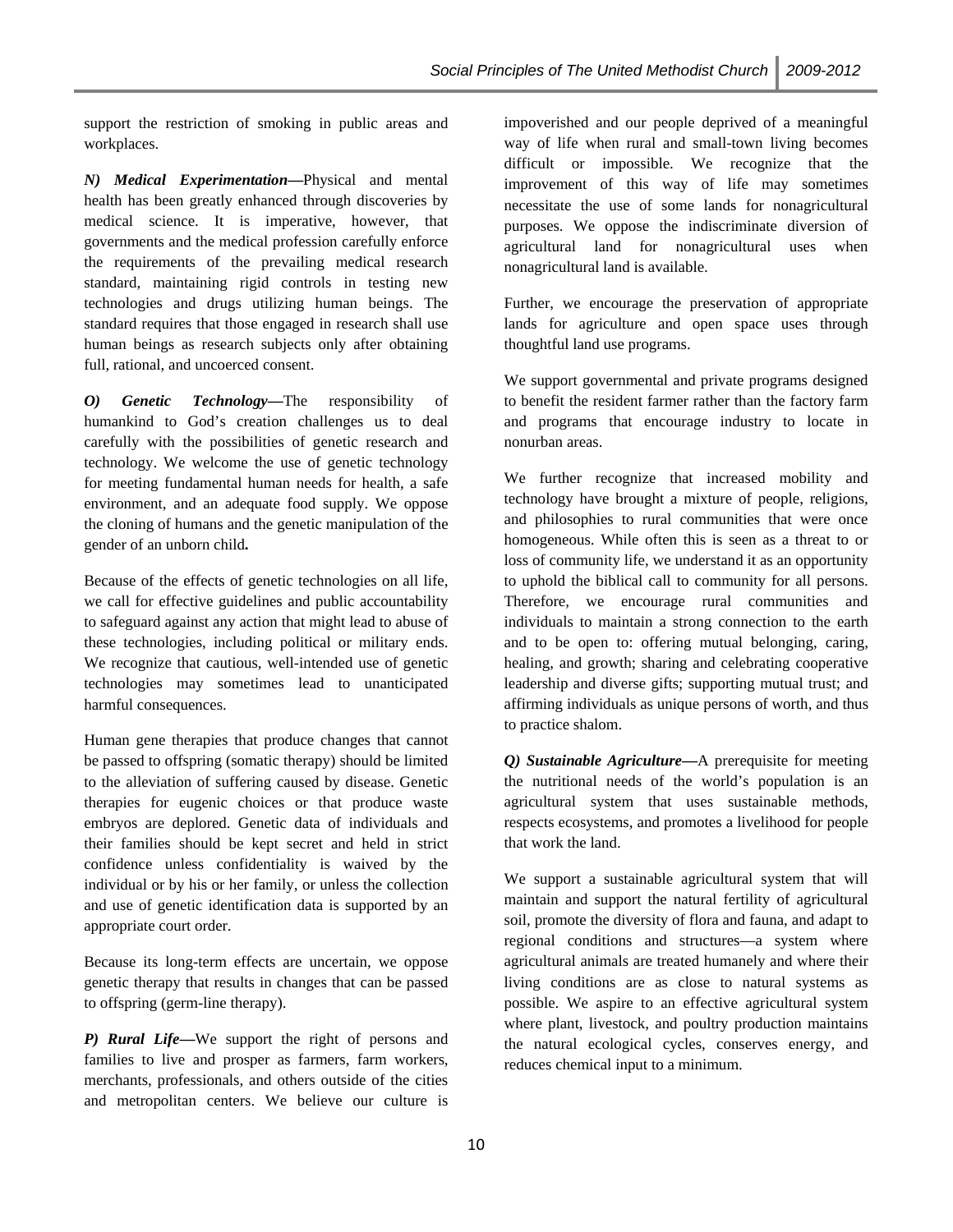Sustainable agriculture requires a global evaluation of the impact of agriculture on food and raw material production, the preservation of animal breeds and plant varieties, and the preservation and development of the cultivated landscape.

World trade of agricultural products needs to be based on fair trade and prices, based on the costs of sustainable production methods, and must consider the real costs of ecological damage. The needed technological and biological developments are those that support sustainability and consider ecological consequences.

*R) Urban-Suburban Life***—**Urban-suburban living has become a dominant style of life for more and more persons. For many it furnishes economic, educational, social, and cultural opportunities. For others, it has brought alienation, poverty, and depersonalization. We in the Church have an opportunity and responsibility to help shape the future of urban-suburban life. Massive programs of renewal and social planning are needed to bring a greater degree of humanization into urbansuburban lifestyles. We must judge all programs, including economic and community development, new towns, and urban renewal, by the extent to which they protect and enhance human values, permit personal and political involvement, and make possible neighborhoods open to persons of all races, ages, and income levels.

We affirm the efforts of all developers who place human values at the heart of their planning. We must help shape urban-suburban development so that it provides for the human need to identify with and find meaning in smaller social communities. At the same time, such smaller communities must be encouraged to assume responsibilities for the total urban-suburban community instead of isolating themselves from it.

*S) Media Violence and Christian Values***—**The unprecedented impact the media (principally television and movies) are having on Christian and human values within our society becomes more apparent each day. We express disdain at current media preoccupation with dehumanizing portrayals, sensationalized through mass media "entertainment" and "news." These practices degrade humankind and violate the teachings of Christ and the Bible.

United Methodists, along with those of other faith groups, must be made aware that the mass media often undermine

the truths of Christianity by promoting permissive lifestyles and detailing acts of graphic violence. Instead of encouraging, motivating, and inspiring its audiences to adopt lifestyles based on the sanctity of life, the entertainment industry often advocates the opposite, painting a cynical picture of violence, abuse, greed, profanity, and a constant denigration of the family. The media must be held accountable for the part they play in the decline of values we observe in society today. Many in the media remain aloof to the issue, claiming to reflect rather than to influence society. For the sake of our human family, Christians must work together to halt this erosion of moral and ethical values in the world community.

*T) Information Communication Technology—*Because effective personal communication is key to being a responsible and empowered member of society, and because of the power afforded by information communication technologies to shape society and enable individuals to participate more fully, we believe that access to these technologies is a basic right.

Information communication technologies provide us with information, entertainment, and a voice in society. They can be used to enhance our quality of life and provide us with a means to interact with each other, our government, and people and cultures all over the world. Most information about world events comes to us by the broadcast, cable, print media, and the Internet. Concentrating the control of media to large commercial interests limits our choices and often provides a distorted view of human values. Therefore, we support the regulation of media communication technologies to ensure a variety of independent information sources and provides for the public good.

Personal communication technologies such as the Internet allow persons to communicate with each other and access vast information resources that can have commercial, cultural, political, and personal value. While the Internet can be used to nurture minds and spirits of children and adults, it is in danger of being overrun with commercial interests and is used by some to distribute inappropriate and illegal material. Therefore, the Internet must be managed responsibly in order to maximize its benefits while minimizing its risks, especially for children. Denying access in today's world to basic information communication technologies like the Internet due to their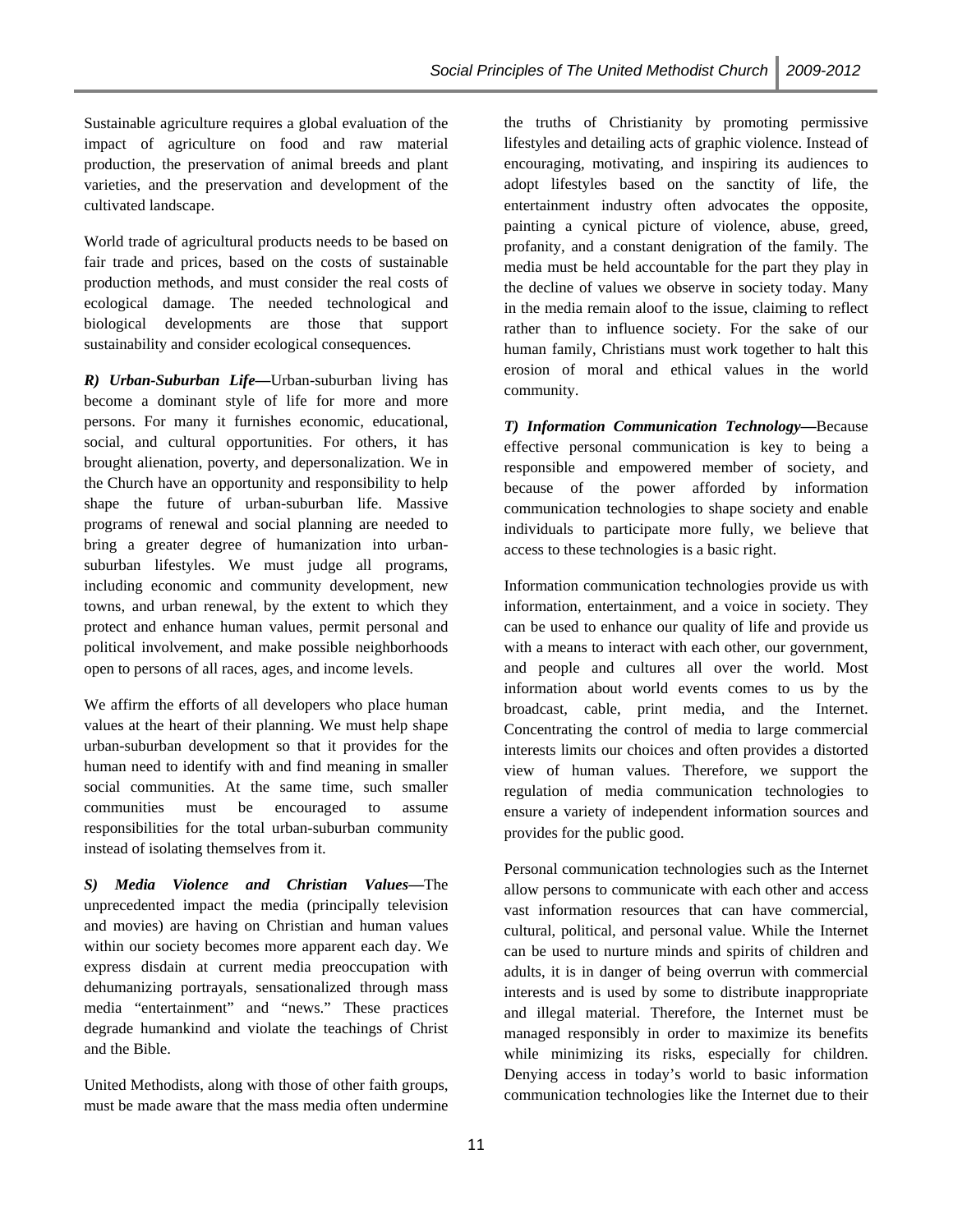cost or availability, limits people's participation in their government and society. We support the goal of universal access to telephone and Internet services at an affordable price.

*U) Persons Living with HIV and AIDS***—**Persons diagnosed as positive for Human Immune Virus (HIV) and with Acquired Immune Deficiency Syndrome (AIDS) often face rejection from their families and friends and various communities in which they work and interact.

In addition, they are often faced with a lack of adequate health care, especially toward the end of life.

All individuals living with HIV and AIDS should be treated with dignity and respect.

We affirm the responsibility of the Church to minister to and with these individuals and their families regardless of how the disease was contracted. We support their rights to employment, appropriate medical care, full participation in public education, and full participation in the Church.

We urge the Church to be actively involved in the prevention of the spread of AIDS by providing educational opportunities to the congregation and the community. The Church should be available to provide counseling to the affected individuals and their families.

*V) Right to Health Care***—**Health is a condition of physical, mental, social, and spiritual well-being. John 10:10b says, "I came that they may have life, and have it abundantly." Stewardship of health is the responsibility of each person to whom health has been entrusted.

Creating the personal, environmental, and social conditions in which health can thrive is a joint responsibility—public and private. We encourage individuals to pursue a healthy lifestyle and affirm the importance of preventive health care, health education, environmental and occupational safety, good nutrition,and secure housing in achieving health. Health care is a basic human right.

Providing the care needed to maintain health, prevent disease, and restore health after injury or illness is a responsibility each person owes others and government owes to all, a responsibility government ignores at its peril. In Ezekiel 34:4a, God points out the failures of the leadership of Israel to care for the weak: "You have not strengthened the weak, you have not healed the sick, you have not bound up the injured." As a result all suffer. Like police and fire protection, health care is best funded through the government's ability to tax each person equitably and directly fund the provider entities.

Countries facing a public health crisis such as HIV/AIDS must have access to generic medicines and to patented medicines. We affirm the right of men and women to have access to comprehensive reproductive health/family planning information and services that will serve as a means to prevent unplanned pregnancies, reduce abortions, and prevent the spread of HIV/AIDS. The right to health care includes care for persons with brain diseases, neurological conditions, or physical disabilities, who must be afforded the same access to health care as all other persons in our communities. It is unjust to construct or perpetuate barriers to physical or mental wholeness or full participation in community.

We believe it is a governmental responsibility to provide all citizens with health care.

*W) Organ Transplantation and Donation***—**We believe that organ transplantation and organ donation are acts of charity, *agape* love, and self-sacrifice. We recognize the life-giving benefits of organ and other tissue donation and encourage all people of faith to become organ and tissue donors as a part of their love and ministry to others in need. We urge that it be done in an environment of respect for deceased and living donors and for the benefit of the recipients, and following protocols that carefully prevent abuse to donors and their families.

#### ¶ **163. IV. THE ECONOMIC COMMUNITY**

We claim all economic systems to be under the judgment of God no less than other facets of the created order. Therefore, we recognize the responsibility of governments to develop and implement sound fiscal and

monetary policies that provide for the economic life of individuals and corporate entities and that ensure full employment and adequate incomes with a minimum of inflation. We believe private and public economic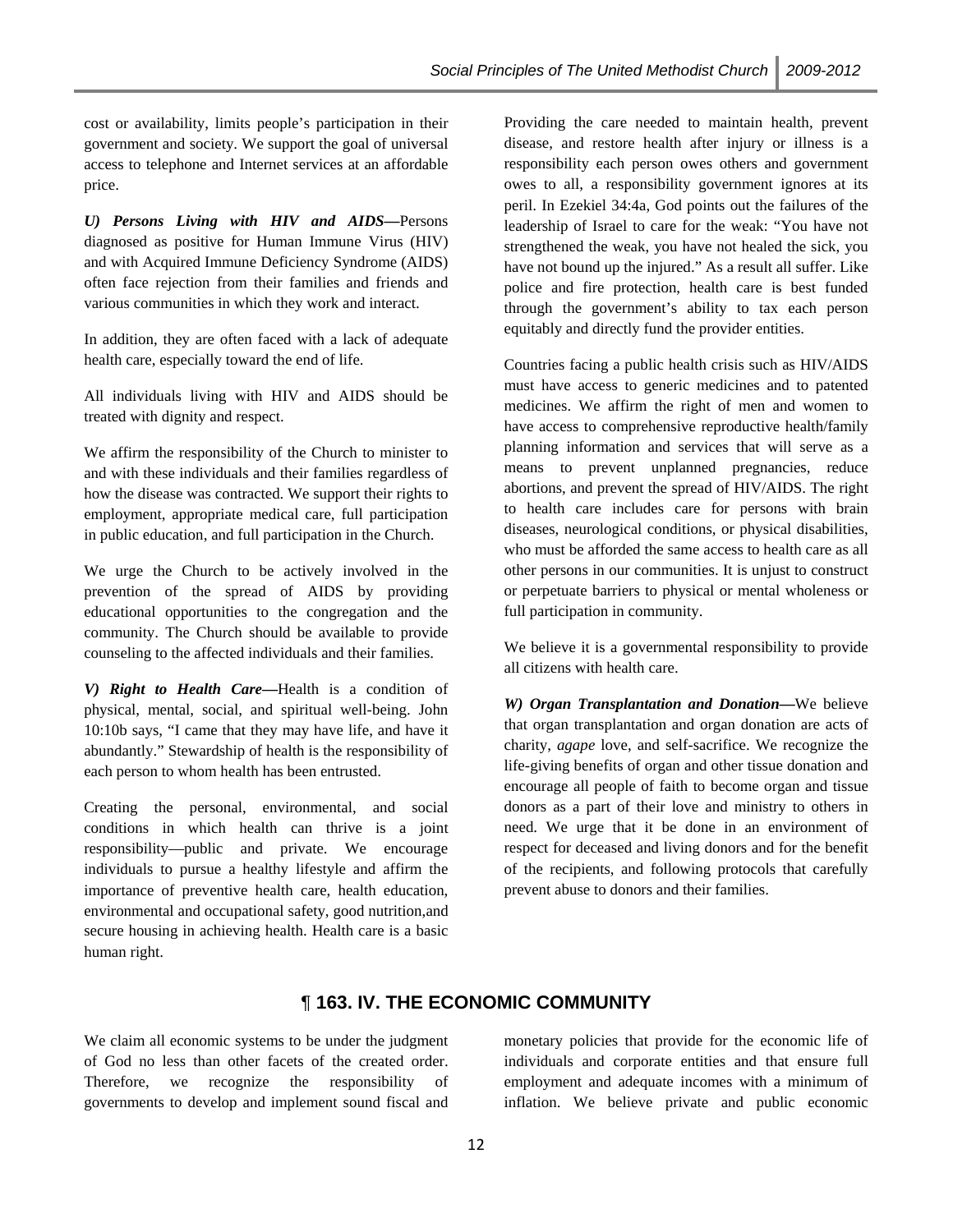enterprises are responsible for the social costs of doing business, such as employment and environmental pollution, and that they should be held accountable for these costs. We support measures that would reduce the concentration of wealth in the hands of a few. We further support efforts to revise tax structures and to eliminate governmental support programs that now benefit the wealthy at the expense of other persons.

*A) Property***—**We believe private ownership of property is a trusteeship under God, both in those societies where it is encouraged and where it is discouraged, but is limited by the overriding needs of society. We believe that Christian faith denies to any person or group of persons exclusive and arbitrary control of any other part of the created universe. Socially and culturally conditioned ownership of property is, therefore, to be considered a responsibility to God. We believe, therefore, governments have the responsibility, in the pursuit of justice and order under law, to provide procedures that protect the rights of the whole society as well as those of private ownership.

*B) Collective Bargaining***—**We support the right of all public and private employees and employers to organize for collective bargaining into unions and other groups of their own choosing. Further, we support the right of both parties to protection in so doing and their responsibility to bargain in good faith within the framework of the public interest. In order that the rights of all members of the society may be maintained and promoted, we support innovative bargaining procedures that include representatives of the public interest in negotiation and settlement of labor-management contracts, including some that may lead to forms of judicial resolution of issues. We reject the use of violence by either party during collective bargaining or any labor/management disagreement. We likewise reject the permanent replacement of a worker who engages in a lawful strike.

*C) Work and Leisure***—**Every person has the right to a job at a living wage. Where the private sector cannot or does not provide jobs for all who seek and need them, it is the responsibility of government to provide for the creation of such jobs. We support social measures that ensure the physical and mental safety of workers, that provide for the equitable division of products and services, and that encourage an increasing freedom in the way individuals may use their leisure time. We recognize the opportunity leisure provides for creative contributions

to society and encourage methods that allow workers additional blocks of discretionary time. We support educational, cultural, and recreational outlets that enhance the use of such time. We believe that persons come before profits. We deplore the selfish spirit that often pervades our economic life. We support policies that encourage the sharing of ideas in the workplace, cooperative and collective work arrangements. We support rights of workers to refuse to work in situations that endanger health and/or life without jeopardy to their jobs. We support policies that would reverse the increasing concentration of business and industry into monopolies.

*D) Consumption***—**Consumers should exercise their economic power to encourage the manufacture of goods that are necessary and beneficial to humanity while avoiding the desecration of the environment in either production or consumption. Consumers should avoid purchasing products made in conditions where workers are being exploited because of their age, gender, or economic status.

And while the limited options available to consumers make this extremely difficult to accomplish, buying "Fair Trade Certified" products is one sure way consumers can use their purchasing power to make a contribution to the common good. The International Standards of Fair Trade are based on ensuring livable wages for small farmers and their families, working with democratically run farming cooperatives, buying direct so that the benefits and profits from trade actually reach the farmers and their communities, providing vitally important advance credit, and encouraging ecologically sustainable farming practices. Consumers should not only seek out companies whose product lines reflect a strong commitment to these standards, but should also encourage expanded corporate participation in the Fair Trade market.

Consumers should evaluate their consumption of goods and services in the light of the need for enhanced quality of life rather than unlimited production of material goods. We call upon consumers, including local congregations and Church-related institutions, to organize to achieve these goals and to express dissatisfaction with harmful economic, social, or ecological practices through such appropriate methods as boycott, letter writing, corporate resolution, and advertisement.

*E) Poverty***—**In spite of general affluence in the industrialized nations, the majority of persons in the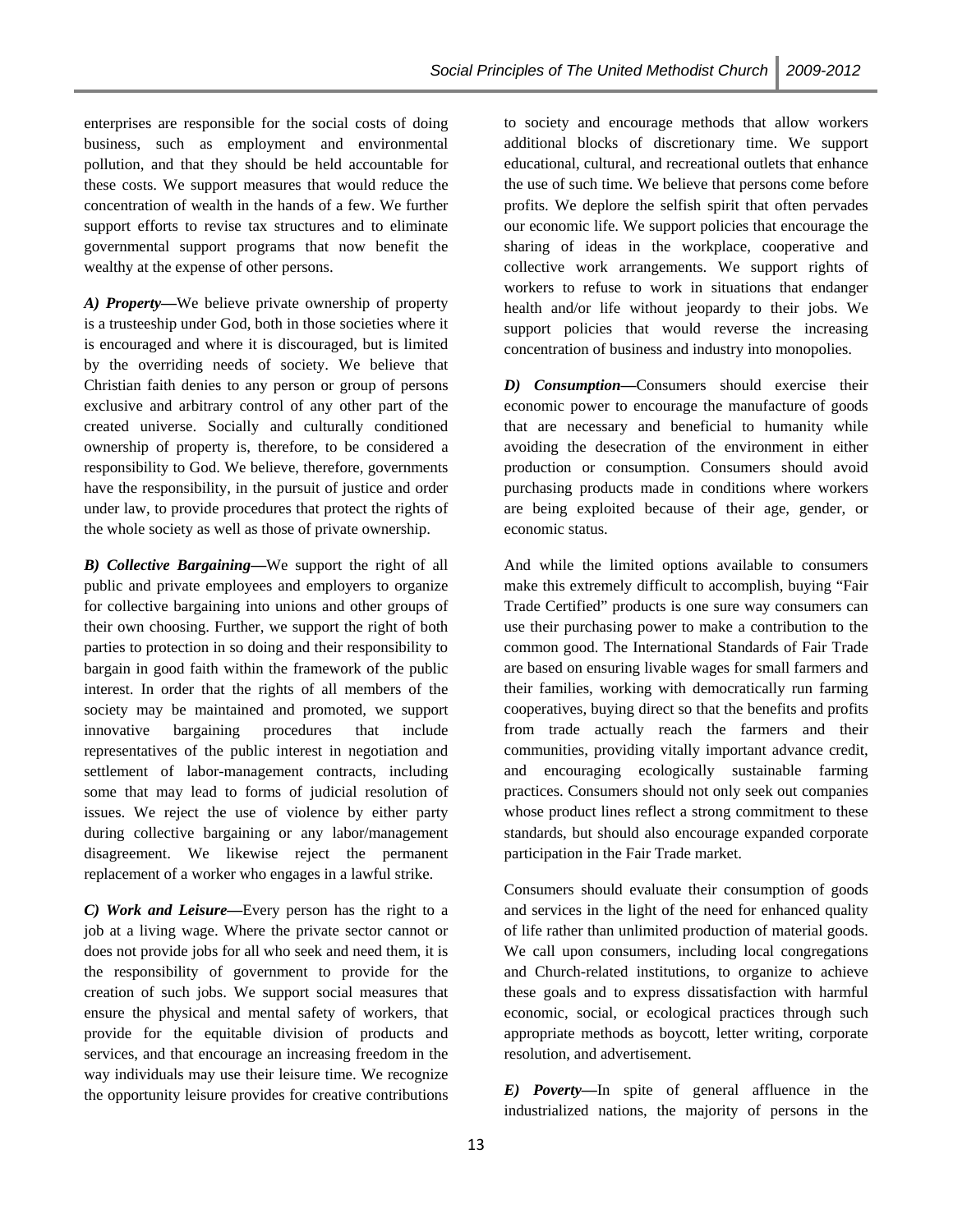world live in poverty. In order to provide basic needs such as food, clothing, shelter, education, health care, and other necessities, ways must be found to share more equitably the resources of the world. Increasing technology, when accompanied by exploitative economic practices, impoverishes many persons and makes poverty selfperpetuating. Poverty due to natural catastrophes and environmental changes is growing and needs attention and support. Conflicts and war impoverish the population on all sides, and an important way to support the poor will be to work for peaceful solutions.

As a church, we are called to support the poor and challenge the rich. To begin to alleviate poverty, we support such policies as: adequate income maintenance, quality education, decent housing, job training, meaningful employment opportunities, adequate medical and hospital care, humanization and radical revisions of welfare programs, work for peace in conflict areas and efforts to protect creation's integrity. Since low wages are often a cause of poverty, employers should pay their employees a wage that does not require them to depend upon government subsidies such as food stamps or welfare for their livelihood.

Because we recognize that the long-term reduction of poverty must move beyond services to and employment for the poor, which can be taken away, we emphasize measures that build and maintain the wealth of poor people, including asset-building strategies such as individual development savings accounts, microenterprise development programs, programs enabling home ownership, and financial management training and counseling. We call upon churches to develop these and other ministries that promote asset-building among the poor. We are especially mindful of the Global South, where investment and micro-enterprise are especially needed. We urge support for policies that will encourage equitable economic growth in the Global South and around the world, providing a just opportunity for all.

Poverty most often has systemic causes, and therefore we do not hold poor people morally responsible for their economic state.

*F) Foreign Workers***—**For centuries people have moved across borders in search of work. In our global world this is still a relevant and increasing form of immigration. Improved wages, better working conditions, and jobs available are reasons for immigration due to work

opportunities. Workers from other countries are in many societies an important resource to fill the society's need of workers. But foreign workers too often meet exploitation, absence of protecting laws, and unreasonable wages and working conditions.

We call upon governments and all employers to ensure for foreign workers the same economic, educational, and social benefits enjoyed by other citizens.

Foreign workers also need a religious fellowship, and we call for the churches to include these in their care and fellowships and to support them in their efforts for better conditions.

*G) Gambling***—**Gambling is a menace to society, deadly to the best interests of moral, social, economic, and spiritual life, destructive of good government and good stewardship. As an act of faith and concern, Christians should abstain from gambling and should strive to minister to those victimized by the practice. Where gambling has become addictive, the Church will encourage such individuals to receive therapeutic assistance so that the individual's energies may be redirected into positive and constructive ends. The Church acknowledges the dichotomy that can occur when opposing gambling while supporting American Indian tribal sovereignty and self-determination.

Therefore, the Church's role is to create sacred space to allow for dialogue and education that will promote a holistic understanding of the American Indians' historic quest for survival. The Church's prophetic call is to promote standards of justice and advocacy that would make it unnecessary and undesirable to resort to commercial gambling— including public lotteries, casinos, raffles, Internet gambling, gambling with an emerging wireless technology and other games of chance—as a recreation, as an escape, or as a means of producing public revenue or funds for support of charities or government.

*H) Family Farms***—**The value of family farms has long been affirmed as a significant foundation for free and democratic societies.

In recent years, the survival of independent farmers worldwide has been threatened by various factors, including the increasing concentration of all phases of agriculture into the hands of a limited number of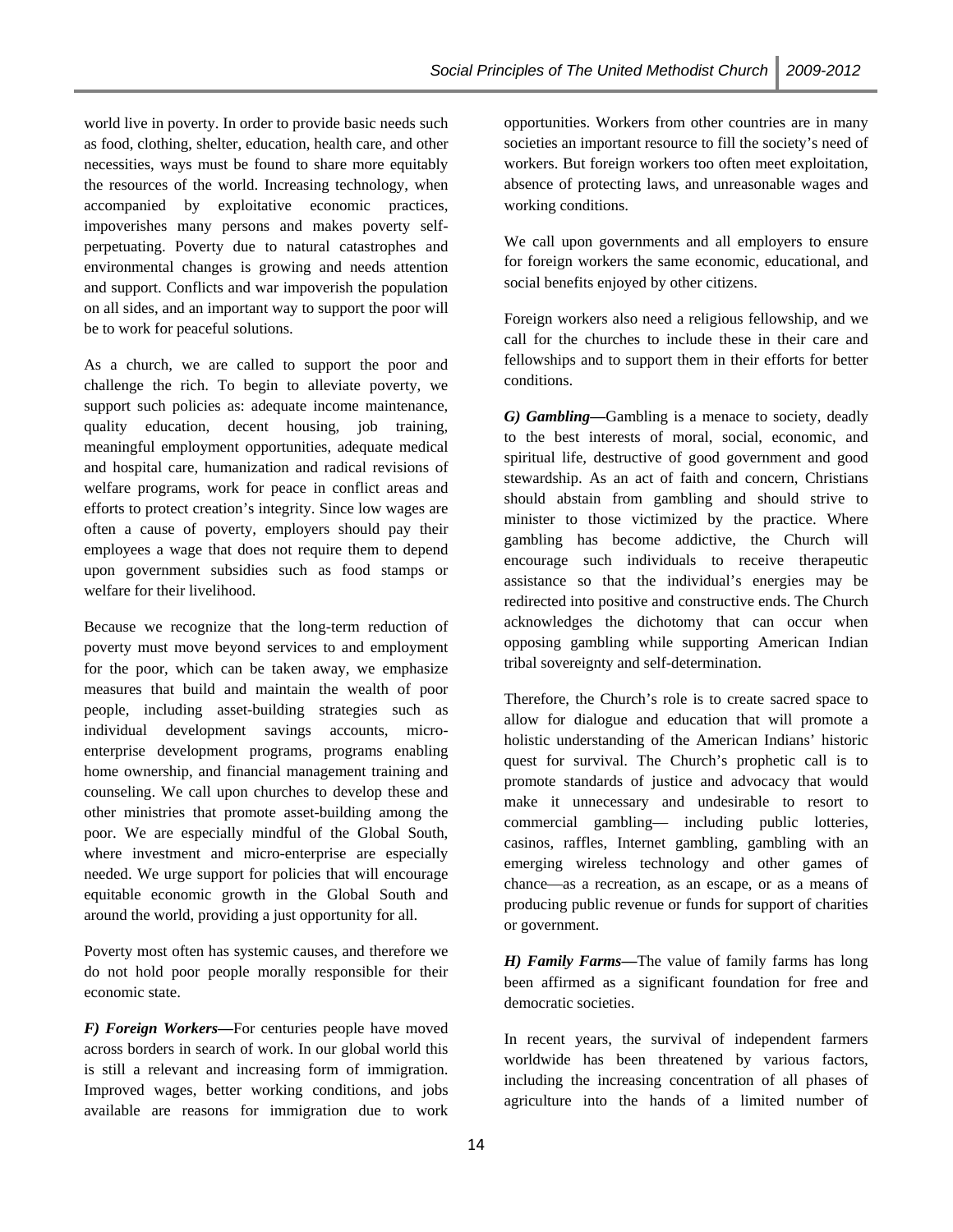transnational corporations. The concentration of the food supply for the many into the hands of the few raises global questions of justice that cry out for vigilance and action.

We call upon the agribusiness sector to conduct itself with respect for human rights primarily in the responsible stewardship of daily bread for the world, and secondarily in responsible corporate citizenship that respects the rights of all farmers, small and large, to receive a fair return for honest labor. We advocate for the rights of people to possess property and to earn a living by tilling the soil.

We call upon governments to revise support programs that disproportionately benefit wealthier agricultural producers, so that more support can be given to programs that benefit medium and smaller sized farming operations, including programs that build rural processing, storage, distribution, and other agricultural infrastructure; which link local farmers to local schools; and which promote other community food security measures.

We call upon our churches to do all in their power to speak prophetically to the matters of food supply and the

people who grow the food for the world and to develop ministries that build food security in local communities.

*I) Corporate Responsibility***—**Corporations are responsible not only to their stockholders, but also to other stakeholders: their workers, suppliers, vendors, customers, the communities in which they do business, and for the earth, which supports them. We support the public's right to know what impact corporations have in these various arenas, so that people can make informed choices about which corporations to support.

We applaud corporations that voluntarily comply with standards that promote human well-being and protect the environment.

*J) Trade and Investment—*We affirm the importance of international trade and investment in an interdependent world. Trade and investment should be based on rules that support the dignity of the human person, a clean environment and our common humanity. Trade agreements must include mechanisms to enforce labor rights and human rights as well as environmental standards. Broad-based citizen advocacy and participation in trade negotiations must be ensured through democratic mechanisms of consultation and participation.

#### ¶ **164. V. THE POLITICAL COMMUNITY**

While our allegiance to God takes precedence over our allegiance to any state, we acknowledge the vital function of government as a principal vehicle for the ordering of society. Because we know ourselves to be responsible to God for social and political life, we declare the following relative to governments:

*A) Basic Freedoms and Human Rights***—**We hold governments responsible for the protection of the rights of the people to free and fair elections and to the freedoms of speech, religion, assembly, communications media, and petition for redress of grievances without fear of reprisal; to the right to privacy; and to the guarantee of the rights to adequate food, clothing, shelter, education, and health care.

The form and the leaders of all governments should be determined by exercise of the right to vote guaranteed to all adult citizens. We also strongly reject domestic surveillance and intimidation of political opponents by governments in power and all other misuses of elective or appointive offices. The use of detention and imprisonment for the harassment and elimination of political opponents or other dissidents violates fundamental human rights. Furthermore, the mistreatment or torture, and other cruel, inhumane, and degrading treatment or punishment of persons by governments for any purpose violates Christian teaching and must be condemned and/or opposed by Christians and churches wherever and whenever it occurs.

The Church regards the institution of slavery, the practice and commission of genocide, war crimes, crimes against humanity, and aggression as infamous and atrocious evils. Such evils are destructive of humanity, promote impunity, and therefore must be unconditionally prohibited by all governments and shall never be tolerated by the Church.

*B) Political Responsibility***—**The strength of a political system depends upon the full and willing participation of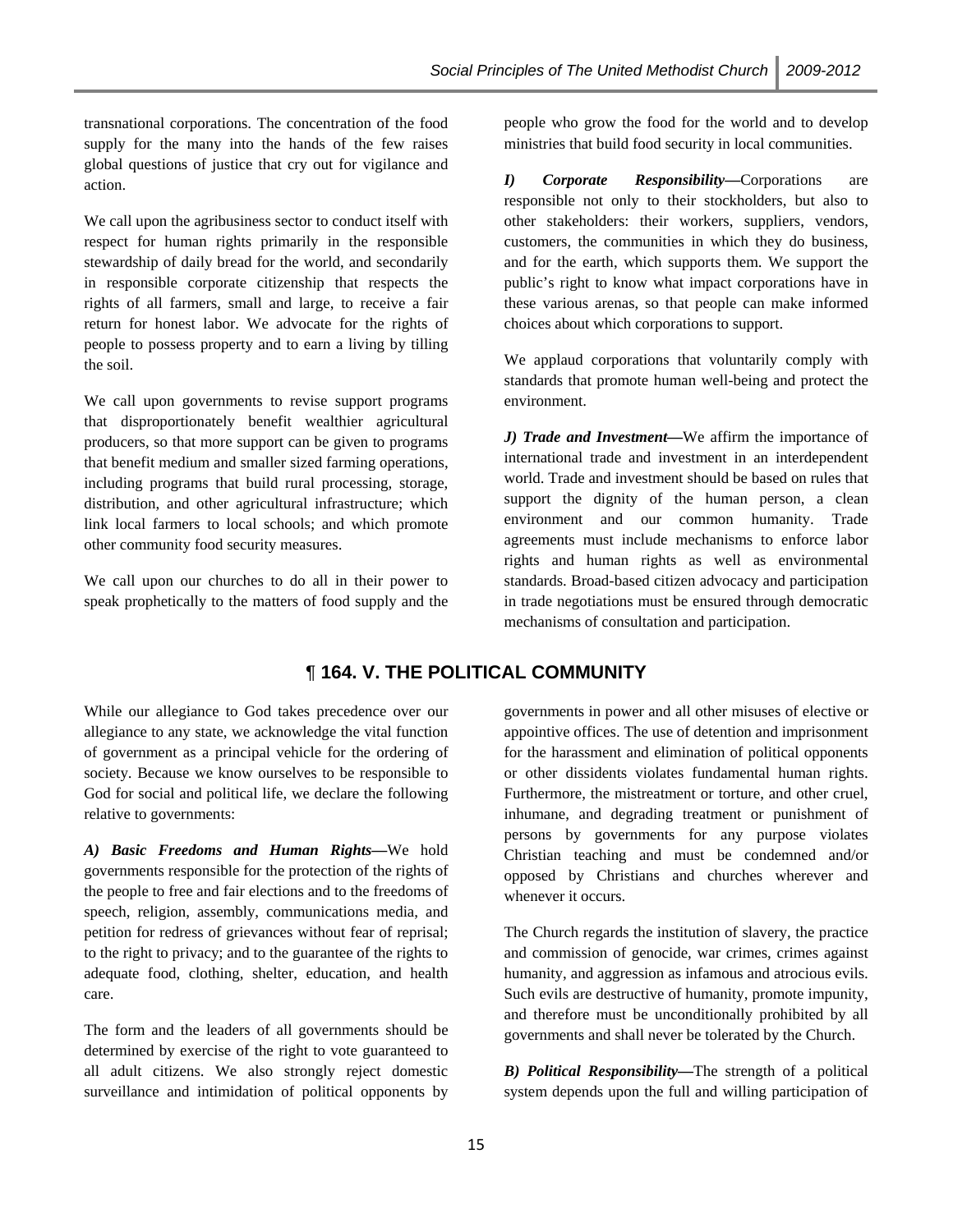its citizens. The church should continually exert a strong ethical influence upon the state, supporting policies and programs deemed to be just and opposing policies and programs that are unjust.

*C) Church and State Relations—*The United Methodist Church has for many years supported the separation of church and state. In some parts of the world this separation has guaranteed the diversity of religious expressions and the freedom to worship God according to each person's conscience. Separation of church and state means no organic union of the two, but it does permit interaction. The state should not use its authority to promote particular religious beliefs (including atheism), nor should it require prayer or worship in the public schools, but it should leave students free to practice their own religious convictions. We believe that the state should not attempt to control the church, nor should the church seek to dominate the state.

The rightful and vital separation of church and state, which has served the cause of religious liberty, should not be misconstrued as the abolition of all religious expression from public life.

*D) Freedom of Information***—**Citizens of all countries should have access to all essential information regarding their government and its policies. Illegal and unconscionable activities directed against persons or groups by their own governments must not be justified or kept secret, even under the guise of national security.

*E) Education***—**We believe that every person has the right to education.

We also believe that the responsibility for education of the young rests with the family, faith communities, and the government.

In society, this function can best be fulfilled through public policies that ensure access for all persons to free public elementary and secondary schools and to postsecondary schools of their choice. Persons should not be precluded by financial barriers from access to churchrelated and other independent institutions of higher education. We affirm the right of public and independent colleges and universities to exist, and we endorse public policies that ensure access and choice and that do not create unconstitutional entanglements between church and state. We believe that colleges and universities are to

ensure that academic freedom is protected for all members of the academic community and a learning environment is fostered that allows for a free exchange of ideas. We affirm the joining of reason and faith; therefore, we urge colleges and universities to guard the expression of religious life on campus.

*F) Civil Obedience and Civil Disobedience***—** Governments and laws should be servants of God and of human beings. Citizens have a duty to abide by laws duly adopted by orderly and just process of government.

But governments, no less than individuals, are subject to the judgment of God. Therefore, we recognize the right of individuals to dissent when acting under the constraint of conscience and, after having exhausted all legal recourse, to resist or disobey laws that they deem to be unjust or that are discriminately enforced. Even then, respect for law should be shown by refraining from violence and by being willing to accept the costs of disobedience. We do not encourage or condone any form of violent protest as a legitimate exercise of free speech or civil disobedience. We offer our prayers for those in rightful authority who serve the public, and we support their efforts to afford justice and equal opportunity for all people. We assert the duty of churches to support those who suffer because of their stands of conscience represented by nonviolent beliefs or acts. We urge governments to ensure civil rights, as defined by the International Covenant on Civil and Political Rights, to persons in legal jeopardy because of those nonviolent acts.

*G) The Death Penalty***—**We believe the death penalty denies the power of Christ to redeem, restore and transform all human beings.

The United Methodist Church is deeply concerned about crime throughout the world and the value of any life taken by a murder or homicide. We believe all human life is sacred and created by God and therefore, we must see all human life as significant and valuable.

When governments implement the death penalty (capital punishment), then the life of the convicted person is devalued and all possibility of change in that person's life ends. We believe in the resurrection of Jesus Christ and that the possibility of reconciliation with Christ comes through repentance. This gift of reconciliation is offered to all individuals without exception and gives all life new dignity and sacredness. For this reason, we oppose the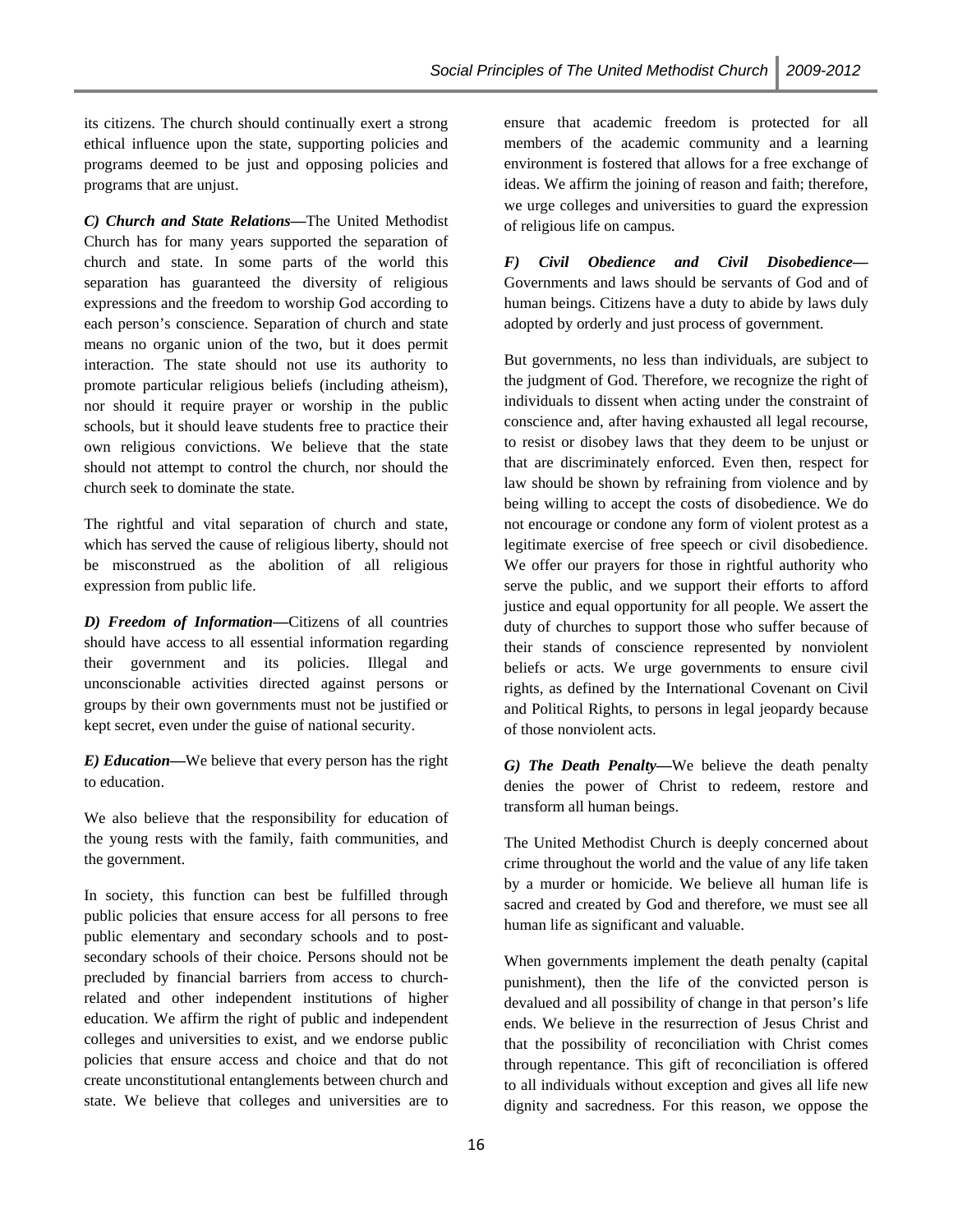death penalty (capital punishment) and urge its elimination from all criminal codes.

*H) Criminal and Restorative Justice***—**To protect all persons from encroachment upon their personal and property rights, governments have established mechanisms of law enforcement and courts. A wide array of sentencing options serves to express community outrage, incapacitate dangerous offenders, deter crime, and offer opportunities for rehabilitation. We support governmental measures designed to reduce and eliminate crime that are consistent with respect for the basic freedom of persons.

We reject all misuse of these mechanisms, including their use for the purpose of revenge or for persecuting or intimidating those whose race, appearance, lifestyle, economic condition, or beliefs differ from those in authority. We reject all careless, callous, or discriminatory enforcement of law that withholds justice from persons with disabilities and all those who do not speak the language of the country in which they are in contact with the law enforcement. We further support measures designed to remove the social conditions that lead to crime, and we encourage continued positive interaction between law enforcement officials and members of the community at large.

In the love of Christ, who came to save those who are lost and vulnerable, we urge the creation of a genuinely new system for the care and restoration of victims, offenders, criminal justice officials, and the community as a whole. Restorative justice grows out of biblical authority, which emphasizes a right relationship with God, self, and community. When such relationships are violated or broken through crime, opportunities are created to make things right.

Most criminal justice systems around the world are retributive.

These retributive justice systems profess to hold the offender accountable to the state and use punishment as the equalizing tool for accountability. In contrast, restorative justice seeks to hold the offender accountable to the victimized person, and to the disrupted community. Through God's transforming power, restorative justice seeks to repair the damage, right the wrong, and bring healing to all involved, including the victim, the offender, the families, and the community. The Church is

transformed when it responds to the claims of discipleship by becoming an agent of healing and systemic change.

*I) Military Service***—**We deplore war and urge the peaceful settlement of all disputes among nations. From the beginning, the Christian conscience has struggled with the harsh realities of violence and war, for these evils clearly frustrate God's loving purposes for humankind. We yearn for the day when there will be no more war and people will live together in peace and justice. Some of us believe that war, and other acts of violence, are never acceptable to Christians.

We also acknowledge that many Christians believe that, when peaceful alternatives have failed, the force of arms may regretfully be preferable to unchecked aggression, tyranny and genocide. We honor the witness of pacifists who will not allow us to become complacent about war and violence. We also respect those who support the use of force, but only in extreme situations and only when the need is clear beyond reasonable doubt, and through appropriate international organizations. We urge the establishment of the rule of law in international affairs as a means of elimination of war, violence, and coercion in these affairs.

We reject national policies of enforced military service as incompatible with the gospel. We acknowledge the agonizing tension created by the demand for military service by national governments. We urge all young adults to seek the counsel of the Church as they reach a conscientious decision concerning the nature of their responsibility as citizens. Pastors are called upon to be available for counseling with all young adults who face conscription or who are considering voluntary enlistment in the armed forces, including those who conscientiously refuse to cooperate with a system of conscription.

We support and extend the ministry of the Church to those persons who conscientiously oppose all war, or any particular war, and who therefore refuse to serve in the armed forces or to cooperate with systems of military conscription. We also support and extend the Church's ministry to those persons who conscientiously choose to serve in the armed forces or to accept alternative service. As Christians we are aware that neither the way of military action, nor the way of inaction is always righteous before God.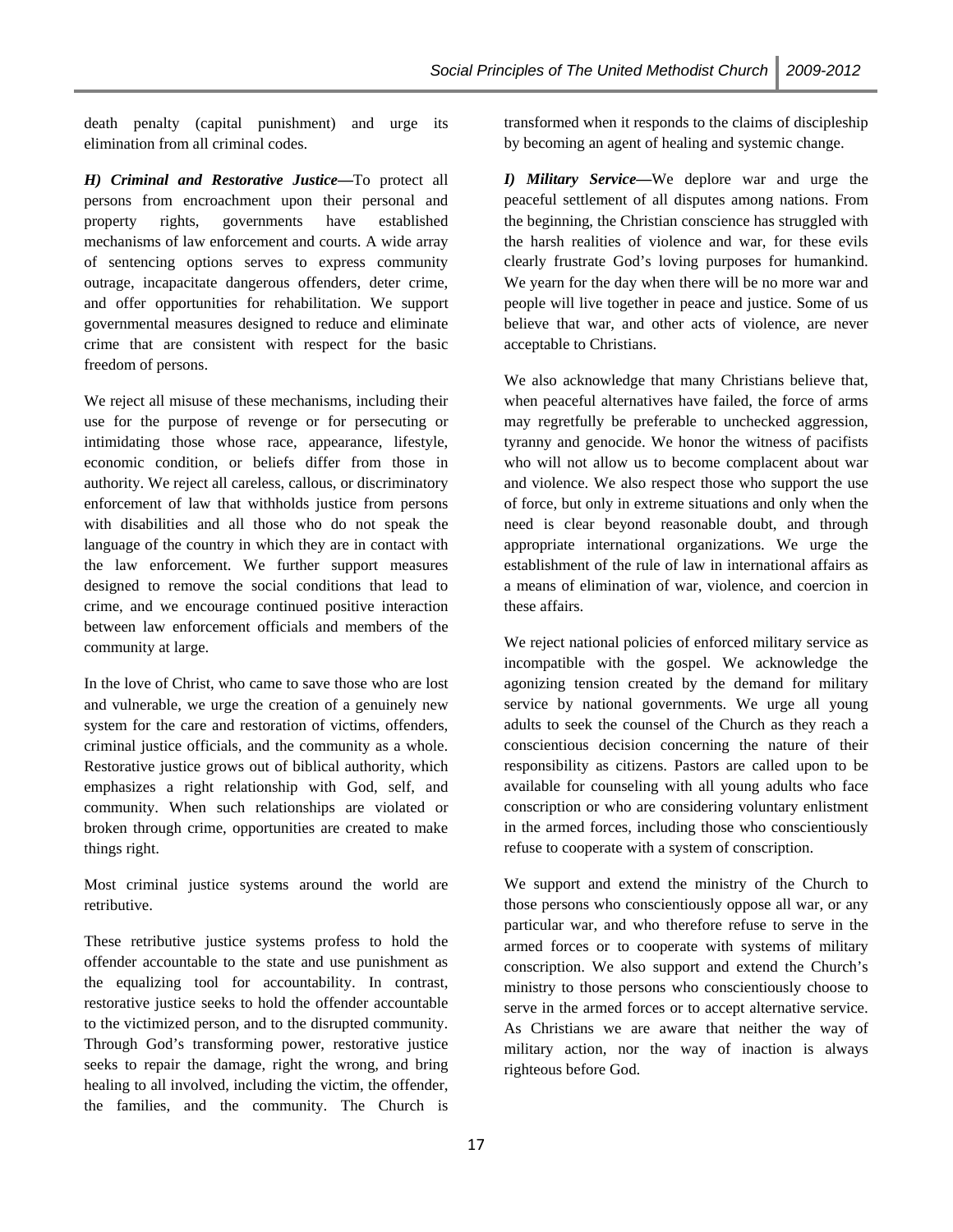#### ¶**165. VI. THE WORLD COMMUNITY**

God's world is one world. The unity now being thrust upon us by technological revolution has far outrun our moral and spiritual capacity to achieve a stable world. The enforced unity of humanity, increasingly evident on all levels of life, presents the Church as well as all people with problems that will not wait for answer: injustice, war, exploitation, privilege, population, international ecological crisis, proliferation of arsenals of nuclear weapons, development of transnational business organizations that operate beyond the effective control of any governmental structure, and the increase of tyranny in all its forms. This generation must find viable answers to these and related questions if humanity is to continue on this earth. We commit ourselves as a Church to the achievement of a world community that is a fellowship of persons who honestly love one another. We pledge ourselves to seek the meaning of the gospel in all issues that divide people and threaten the growth of world community.

*A) Nations and Cultures***—**As individuals are affirmed by God in their diversity, so are nations and cultures. We recognize that no nation or culture is absolutely just and right in its treatment of its own people, nor is any nation totally without regard for the welfare of its citizens. The Church must regard nations as accountable for unjust treatment of their citizens and others living within their borders.

While recognizing valid differences in culture and political philosophy, we stand for justice and peace in every nation.

*B) National Power and Responsibility***—**Some nations possess more military and economic power than do others. Upon the powerful rests responsibility to exercise their wealth and influence with restraint. We affirm the right and duty of people of all nations to determine their own destiny. We urge the major political powers to use their nonviolent power to maximize the political, social, and economic self-determination of other nations rather than to further their own special interests. We applaud international efforts to develop a more just international economic order in which the limited resources of the earth will be used to the maximum benefit of all nations and peoples. We urge Christians in every society to encourage the governments under which they live and the economic entities within their societies to aid and work for the development of more just economic orders.

*C) War and Peace***—**We believe war is incompatible with the teachings and example of Christ. We therefore reject war as an instrument of national foreign policy. We oppose unilateral first/preemptive strike actions and strategies on the part of any government. As disciples of Christ, we are called to love our enemies, seek justice, and serve as reconcilers of conflict. We insist that the first moral duty of all nations is to work together to resolve by peaceful means every dispute that arises between or among them. We advocate the extension and strengthening of international treaties and institutions that provide a framework within the rule of law for responding to aggression, terrorism, and genocide. We believe that human values must outweigh military claims as governments determine their priorities; that the militarization of society must be challenged and stopped; that the manufacture, sale, and deployment of armaments must be reduced and controlled; and that the production, possession, or use of nuclear weapons be condemned. Consequently, we endorse general and complete disarmament under strict and effective international control.

*D) Justice and Law***—**Persons and groups must feel secure in their life and right to live within a society if order is to be achieved and maintained by law. We denounce as immoral an ordering of life that perpetuates injustice and impedes the pursuit of peace. Peoples and nations feel secure in the world community when law, order, and human rights are respected and upheld.

Believing that international justice requires the participation of all peoples and nations, we endorse the United Nations, its related bodies, the International Court of Justice and the International Criminal Court as the best instruments now in existence to achieve a world of justice and law. We commend the efforts of all people in all countries who pursue world peace through law. We endorse international aid and cooperation on all matters of need and conflict. We urge acceptance for membership in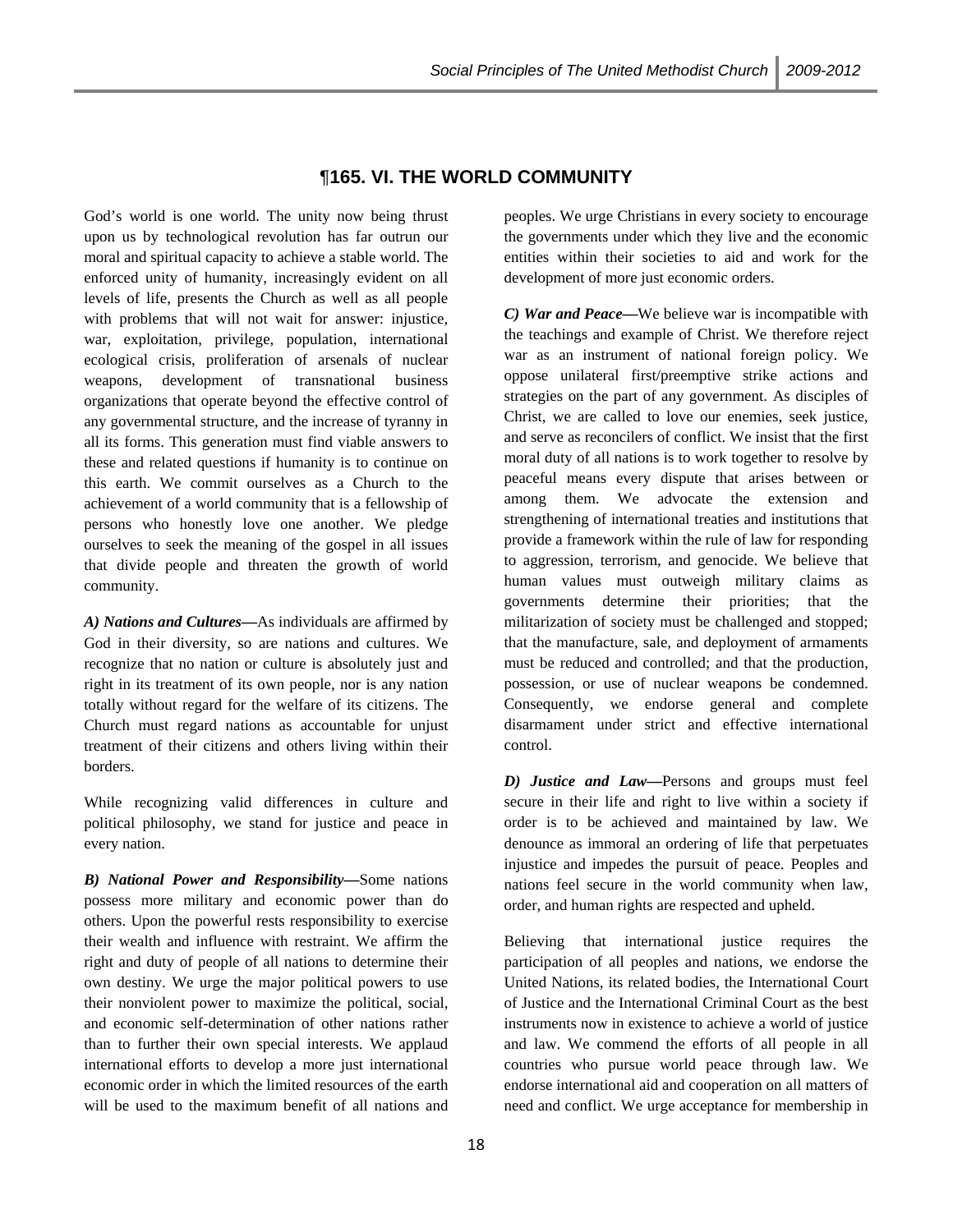the United Nations of all nations who wish such membership and who accept United Nations responsibility. We urge the United Nations to take a more aggressive role in the development of international arbitration of disputes and actual conflicts among nations by developing binding third-party arbitration. Bilateral or multilateral efforts outside of the United Nations should work in concert with, and not contrary to, its purposes. We reaffirm our historic concern for the world as our parish and seek for all persons and peoples full and equal membership in a truly world community.

#### ¶ **166. VII. OUR SOCIAL CREED**

We believe in God, Creator of the world; and in Jesus Christ, the Redeemer of creation. We believe in the Holy Spirit, through whom we acknowledge God's gifts, and we repent of our sin in misusing these gifts to idolatrous ends.

We affirm the natural world as God's handiwork and dedicate ourselves to its preservation, enhancement, and faithful use by humankind.

We joyfully receive for ourselves and others the blessings of community, sexuality, marriage, and the family.

We commit ourselves to the rights of men, women, children, youth, young adults, the aging, and people with disabilities; to improvement of the quality of life; and to the rights and dignity of all persons.

We believe in the right and duty of persons to work for the glory of God and the good of themselves and others and in the protection of their welfare in so doing; in the rights to property as a trust from God, collective bargaining, and responsible consumption; and in the elimination of economic and social distress.

We dedicate ourselves to peace throughout the world, to the rule of justice and law among nations, and to individual freedom for all people of the world.

We believe in the present and final triumph of God's Word in human affairs and gladly accept our commission to manifest the life of the gospel in the world. Amen.

*(It is recommended that this statement of Social Principles be continually available to United Methodist Christians and that it be emphasized regularly in every congregation. It is further recommended that "Our Social Creed" be frequently used in Sunday worship.)*